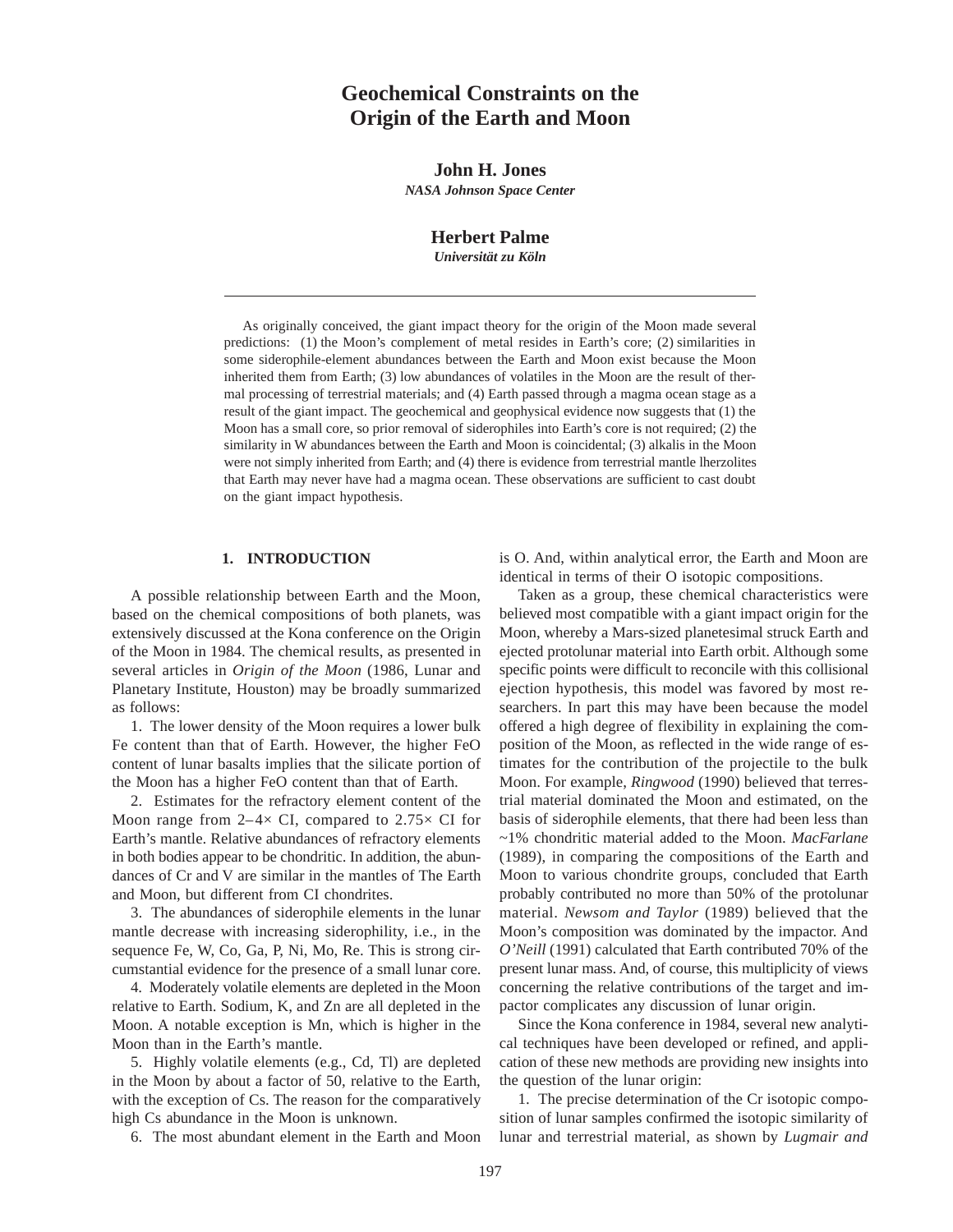*Shukolyukov* (1998), who showed that the <sup>53</sup>Cr/<sup>52</sup>Cr is variable for inner solar system materials, but identical in the Earth and Moon.

2. The analysis of the W isotopic composition of meteorites, lunar, and terrestrial rocks must be considered as the most important geochemical parameter applied to problems of lunar origin that has been made since the Kona conference. The implications of these new 182W/184W data (*Lee et al.,* 1997) will be discussed in a separate section.

3. The isotopic composition of K has been precisely measured, and it was found that terrestrial and lunar samples are indistinguishable in their 41K/39K ratios (*Humayun and Clayton,* 1995).

4. In the last 10 years it has become increasingly clear that metal/silicate partition coefficients may strongly depend on pressure and temperature. It has been suggested that the high concentrations of Ni and Co in the mantle of Earth are the result of silicate equilibration with metal at the base of a terrestrial magma ocean, created by the impact of a Marssized object during the formation of the Moon (*Li and Agee,* 1996; *Righter et al.,* 1997).

5. The Os isotopic composition of xenoliths of the terrestrial mantle have been measured. Osmium isotopes in mantle samples approach those of chondrites as the bulk compositions of the xenoliths themselves approach estimates of the bulk silicate Earth (*Meisel et al.,* 1996). Therefore, there is a correlation between siderophile elements (Re/Os) and lithophile elements such as Al and REE. The most fertile xenoliths have Os isotopic compositions that are closest to chondritic.

Here we will examine both old and new geochemical observations in order to evaluate the giant impact hypothesis. First we will review the most relevant older data, and then we will discuss several different geochemical topics in more depth.

# **2. BULK CHEMISTRY AND PHYSICAL PROPERTIES**

It is generally agreed that the Moon and Earth differ in substantive ways. The Moon is more reduced than Earth, but the Moon has a lower Mg# [molar Mg/(Mg + Fe)  $\times$  100] and higher FeO than Earth's mantle. The Moon's uncompressed density is lower, and its moment of inertia is significantly higher. We shall discuss these noncontroversial aspects of the Earth and Moon before turning to those properties that are less agreed upon. Often we will compare chemical abundances in the Earth and Moon to those of chondrites, and in these discussions we will use the data compiled by *Newsom* (1995). Unless stated otherwise, we will not normalize elemental abundances to elements such as Mg or Si. Thus, normalizations to CI chondrites have not been corrected for volatile loss.

We will often refer to the bulk silicate Earth (BSE), distinguishing between the bulk Earth (including the core) and its silicate portion. Strictly speaking, this composition is well known only for Earth's upper mantle. However, we know of no substantive evidence that the lower mantle has a different composition than the upper mantle. And current models of mantle convection favor good communication between the upper and lower mantle (e.g., *Davies,* 1988). Hereafter, we assume that the bulk compositions of the upper and lower mantle are indistinguishable.

### **2.1. Oxygen Isotopes**

The O isotopic compositions of different meteorite groups are usually different. Thus, O isotopes have become the "industry standard" of the meteoritics community for determining the provenance of rocky materials within the solar system (e.g., *Clayton,* 1993), even if the geographic location of that provenance is unknown. The Earth and Moon have essentially identical O isotopic signatures, indicating that they were derived from isotopically similar materials. We note, however, that enstatite chondrites, the most reduced solar system materials, and CI chondrites, the most oxidized meteorites, fall on or near the same fractionation line as the Earth and Moon (e.g., *Clayton,* 1993). Thus, it is unclear whether the O isotopic signature of the Earth and Moon is generally indicative of all rocky materials within 1 AU of the Sun or whether it is a local property of the Earth-Moon system. For this reason alone, it would be important to know the O isotopic compositions of Venus and Mercury. Unfortunately, the prospects for such measurements in the foreseeable future are poor.

### **2.2. Redox State**

*2.2.1. Earth*. The overall redox state of the Earth is not known precisely, but this particular aspect of the Earth is not a very useful parameter. This is because different portions of the Earth record different  $f_{O_2}$ , and thus appear to be in disequilibrium. Earth's surface and atmosphere are highly oxidizing, as indicated by the presence of water and oceans. Earth's mantle is more reduced, having an  $f_{O_2}$  near that of the QFM (quartz-fayalite-magnetite) oxygen buffer (e.g., *Ringwood,* 1979). And *Christie et al.* (1986) have argued that, in detail, Earth's upper mantle is somewhat more reducing than QFM and that QFM-1 (one  $log_{10}$  unit below QFM) is a better approximation. In detail, a fairly wide variation in inferred  $f_{O_2}$  can be found within the mantlederived sample suite, but we prefer to use estimates based on basalts, such as mid-ocean ridge basalts (MORB), that sample large mantle volumes.

The Earth's core, of course, must be considerably below QFM and even below IW (iron-wüstite). In general Fe metal is only stable at conditions below IW, since the activity of FeO in bodies of chondritic composition is below unity. However, this observation is tempered by the presence of Ni, which can persist in the metallic form to redox states near or exceeding QFM. Thus, at redox states of IW-1 or below, Fe-rich metal is possible, but at redox states above IW-1 metal becomes increasingly Ni-rich.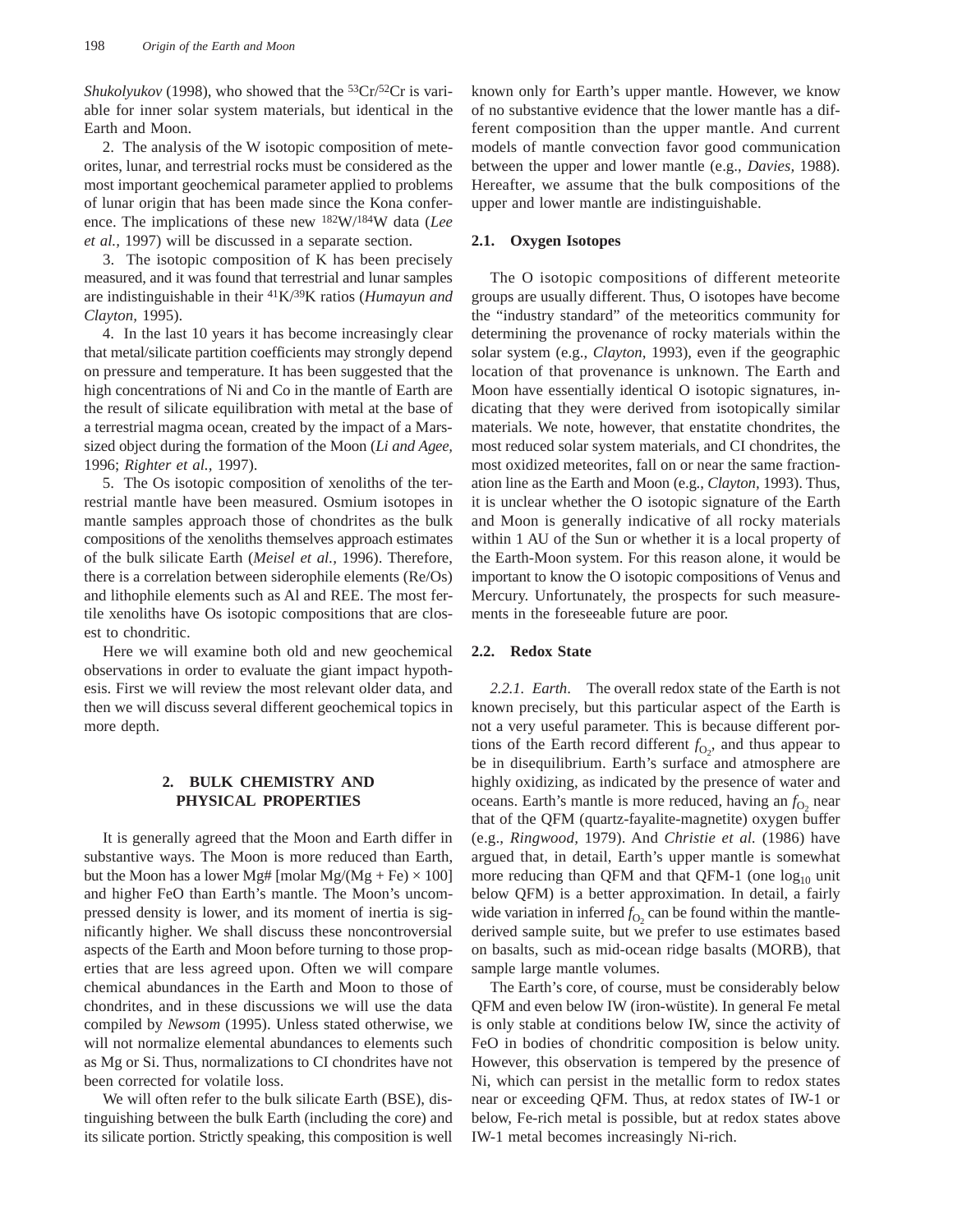It is of interest, however, to calculate what  $f_{O_2}$  would be necessary to account for the current depletion in FeO from chondritic, assuming that the mantle and core were once in equilibrium. Assuming ideality and metal/silicate equilibration at low pressure, this calculation implies that the core formed from the mantle at around IW-2.5 (*Jones and Drake,* 1986; *Holzheid and Palme,* 1996). This is quite reducing and, if the core and current mantle were never in equilibrium, could be a conservative upper limit to the true  $f_{O_2}$  that pertained during core formation. This latter possibility has been explicitly incorporated into the bulk compositional models of *Wänke* (1981), who postulated that, during core formation, there was very little FeO in the silicate portion of Earth. In the Wänke model, nearly all FeO is accreted and added to the mantle after the main epoch of core formation is over. Evidence for this scenario comes from the high abundances of siderophile elements such as W and Mo in Earth's mantle (*Wänke,* 1981). We will discuss this model and alternative models of core formation in more detail below.

To summarize, the Earth's different physical domains have different redox states and are apparently in disequilibrium. These domains appear to have maintained approximately the same redox conditions over most of Earth's history. The oldest sediments (about 3.9 Ga) yield evidence of liquid water on Earth's surface, and the oldest basalts imply a redox state near QFM [3.8 Ga (*Delano,* 1993); see also *Canil* (1999)]. These Archean basalts were already low in FeO compared to lunar mare basalts, implying that core formation was essentially complete by 4 Ga. Some have argued (in order to explain "future" Pb isotopic compositions) that core formation has continued over Earth's entire history (e.g., *Oversby and Ringwood,* 1971). However, there is no actual evidence that core formation has occurred since ~4 Ga (*Newsom et al.,* 1986). Conversely, it has been suggested that some plume basalts may contain trace amounts of core materials entrained at the core-mantle boundary (*Walker et al.,* 1995). Still, the dominant situation appears to be disequilibrium between reservoirs that have communicated poorly since the time of Earth's formation.

*2.2.2. Moon*. Comparatively, the redox state of the Moon appears quite simple. Lunar basalts are very nearly saturated in Fe metal. Iron-nickel metal is a common latestage crystallization product of lunar basalts, and lunar basaltic liquids do not gain or lose significant FeO when they are contained in high-purity Fe metal capsules (*Walker et al.,* 1977). In addition, lunar basalts and eucrites have similar FeO concentrations. Taken together, these observations imply that the lunar  $f_{O_2}$  is similar to the eucrite parent body, which has been experimentally determined to be IW-1 (*Stolper,* 1977).

Another point of view can also be taken. Since the lunar mantle contains nearly 500 ppm Ni and correspondingly high Co contents, *Seifert et al.* (1988) concluded that the lunar core is Ni-rich, indicating a slightly higher  $f_{O_2}$  than defined by pure FeO-Fe equilibrium  $(\sim IW + 0.5)$ .

These two sets of observations and calculations probably

bracket the true redox state of the Moon. And we, the authors, do not agree as to which is most likely correct. However, the differences in these estimates are not large, making it likely that the redox state of the Moon is between IW and IW-1.

## 2.3. Mg#, CaO/Al<sub>2</sub>O<sub>3</sub>, and Total Iron

*2.3.1. Earth*. The Mg# of the Earth is well constrained from mantle xenoliths to be about 89 (*O'Neill and Palme,* 1998; *BVSP,* 1981; *Taylor,* 1982). And the FeO content used above to calculate the  $f_{\text{O}_2}$  of core-mantle equilibration (~IW-2.5) was  $\sim$ 8 wt%. If the Earth's core contains  $\sim$ 85 wt% Fe [assuming ~10 wt% of a light element (e.g., *Jeanloz,* 1990) and  $\sim$  5 wt% Ni], Earth's total Fe is calculated to be  $\sim$  31 wt%. This translates into a chondrite-normalized concentration of  $\sim$ 1.7× CI, compared to 1.55× CI for Mg, assuming a Mgfree core. This calculation assumes that the bulk Earth should have an approximately chondritic Fe/Ni ratio.

It is assumed that the Ca/Al ratio of Earth is chondritic (e.g., *Palme and Nickel,* 1985). However, Ca/Al in primitive spinel lherzolites from the mantle are often superchondritic (*Palme and Nickel,* 1985). This is probably because these rocks have lost small amounts of low-degree (<5%) partial melts, which typically have low Ca/Al ratios (*Baker et al.,* 1995). The best estimates for CaO and  $Al_2O_3$ in the BSE are 3.8 and 4.7 wt% respectively (*O'Neill and Palme,* 1998).

*2.3.2. Moon*. The Mg# of the Moon is not well known. Because we do not have lunar materials that escaped the differentiation of the lunar magma ocean, the composition of the bulk Moon must be reconstructed, and this is difficult. Still, most models of lunar composition converge on an Mg# of 80–85 (e.g., *Taylor,* 1982; *Ringwood et al.,* 1987; *Jones and Delano,* 1989). This translates into a bulk lunar FeO content of about 13 wt%, significantly higher than that of Earth's mantle. *Jones and Hood* (1990) and *Mueller et al.* (1988) found that this amount of FeO was necessary to simultaneously reconcile the lunar geophysical properties of density and moment of inertia. In models that postulated that the Moon had the same chemical composition as the Earth's upper mantle, the Moon was not dense enough. Another means of increasing the Moon's density (i.e., increasing the size of a hypothetical iron metal core; see below) causes the moment of inertia to be too small. Consequently, it has become generally accepted that the Moon has 1.5–1.6× more FeO than Earth's mantle. However, the FeO/MgO of the lunar mantle is unlikely to be uniform. The existence of the lunar Mg suite, which contains lithologies with Mg#  $\geq$  90, argues that there must be a lunar reservoir having an Mg# similar to that of Earth (e.g., *Warren,* 1986). Therefore, it seems to us that deriving total FeO (and Mg#) from bulk geophysical properties is the least model-dependent approach.

Similarly, the total Fe content of the Moon is also uncertain. However, a maximum Fe content may be calculated by taking 13 wt% FeO in the silicate Moon and assuming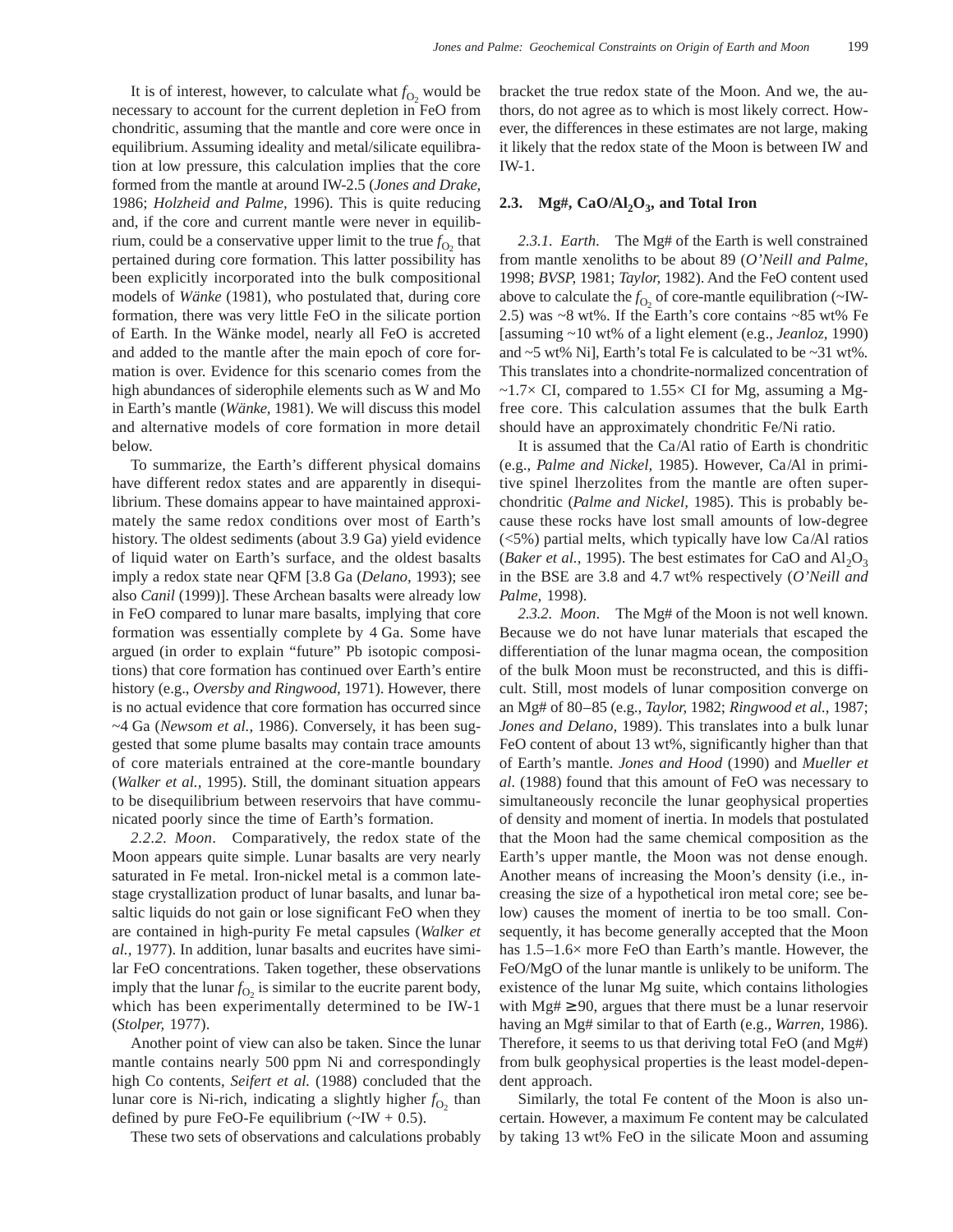a pure Fe core that constitutes 5 wt% of the Moon. This translates into a total Fe content of 14.6 wt% or  $\sim 0.8 \times$  CI, at least a factor of 2 lower than that for the Earth. If the lunar core is Ni rich (~45% Ni; *Seifert et al.,* 1988), then cores larger than 1 wt% result in superchondritic Ni/Fe ratios in the Moon. Regardless, it seems inescapable that the bulk Fe (bulk FeO) contents of the Earth and Moon are different.

The Ca/Al ratio of the Moon is also presumed to be chondritic. *Jones and Delano* (1989) calculated a wide variety of models for the Moon's bulk composition and found that bulk CaO and  $Al_2O_3$  concentrations were fairly insensitive to the exact model. Consequently, we adopt the *Jones and Delano* (1989) values of lunar CaO and  $Al_2O_3$  as 3.0 and 3.7 wt% respectively.

#### **2.4. Geophysical Properties**

*2.4.1. Earth*. The moment of inertia of the Earth about its polar axis,  $C/(MR^2)$ , is 0.3305, which should be compared to the value of 0.4 expected for a homogeneous sphere (*Verhoogen et al.,* 1970). This smaller value is because of the mass concentrated in the Earth's core. Similarly, the calculated average density of the Earth  $(5.517 \text{ g/cm}^3)$ , which is too high for rock alone, indicates that Earth must contain a dense metallic component. These inferences are confirmed by seismographic observations that also indicate that there is a large metallic core at the center of Earth (e.g., *Macelwane,* 1951).

*2.4.2. Moon*. In contrast to the Earth, the Moon's moment of inertia of 0.3905 is very close to what would be expected for a homogeneous sphere (*Hood,* 1986; *Hood and Jones,* 1987). Further, the Moon's average density of 3.344 is consistent with that expected for ultramafic rocks whose mineralogy is dominated by olivine with an Mg# of  $\sim$ 90.

Therefore, based on these observations, it is reasonable to expect that the Moon either has no core or has only a very small core. Initially, it was believed that there was no core present in the Moon; and this observation was the driver behind models that postulated that the Moon had been substantially derived from the silicate portion of Earth (e.g., *Ringwood,* 1979). Effectively, in this scenario, the Moon's complement of metal now resides in the Earth's core.

However, further investigation indicates that the Moon probably does have a small core ~200–500 km in radius (*Hood and Jones,* 1987; *Mueller et al.,* 1988; *Jones and Hood,* 1990). This calculation is sensitive to many assumptions, particularly the bulk silicate composition, the assumed differentiation history of the Moon, and the current thermal state of the lunar interior. However, permuting these various parameters results in a series of models, most of which require a small metallic core. And as long as this core is 300–450 km, its size would also be consistent with electromagnetic sounding data that place size limits on the lunar core (*Hood et al.,* 1999).

In summary, we reiterate that a small lunar core is consistent with measurements of lunar density and moment of inertia and is actually helpful in modeling these parameters in a self-consistent way (*Hood and Jones,* 1987). There are also good geochemical reasons for invoking a small lunar core that we will discuss in more detail below.

#### **2.5. Summary**

The Earth and Moon have similar O-isotopic compositions and therefore are probably closely related in terms of the materials that comprise them. However, there are also significant chemical differences, particularly in Mg# and redox state. If the Moon formed by a giant impact upon Earth, there must have been significant amounts of impactor material incorporated into the Moon to account for these chemical differences. In an extreme version of this model, the composition of the Moon could be dominated by the composition of the impactor (e.g., *McFarlane,* 1989). In the latter case, any chemical similarities between the Earth and Moon would be largely coincidental.

# **3. VANADIUM, CHROMIUM, AND MANGANESE**

There are indeed apparent chemical similarities between the Earth and Moon. The elements V, Cr, and Mn were considered crucial by *Wänke and Dreibus* (1986) in this regard. All three elements are depleted in the Earth's mantle relative to chondrites. And *Wänke and Dreibus* (1986) assumed that V, Cr, and Mn all partitioned into Earth's core early (prior to the formation of the Moon) under very reducing conditions. Subsequently, small amounts of oxidized material were added to Earth's mantle, so that it acquired its current redox state. Thus, *Wänke and Dreibus* (1986) considered the depletions of Cr, Mn, and V to be a uniquely terrestrial signature. Analyses of meteorites considered to be of martian origin (the so called "SNC" meteorites) and samples from the eucrite parent body (hereafter, EPB; probably asteroid 4 Vesta) indicated an absence of this kind of fractionation.

*Ringwood et al.* (1991) bolstered this view by providing experimental evidence that V, Cr, and Mn would not partition into the core of a Mars-sized planet. Therefore, these authors postulated that the depletions of V, Cr, and Mn in the Moon could not be due to depletions inherited from the impactor (in a giant impact scenario) but must reflect their depletion in Earth during core formation at very high pressures (~1000 kbar) and very reducing conditions. The abundances of V, Cr, and Mn in the Moon may therefore provide clues to its origin.

But there is little evidence that Mn partitions into Fe-Ni metal, even at reducing conditions (*Rammensee et al.,* 1983). *O'Neill and Palme* (1998) noted that the ratio of the two similarly volatile elements, Mn and Na, is chondritic in the Earth's mantle. Additional loss of Mn into the core is therefore cosmochemically unlikely. The low concentrations of Mn and Na in the Earth are the result of a general depletion in moderately volatile elements. Such depletions are not unusual. Carbonaceous chondrites are increasingly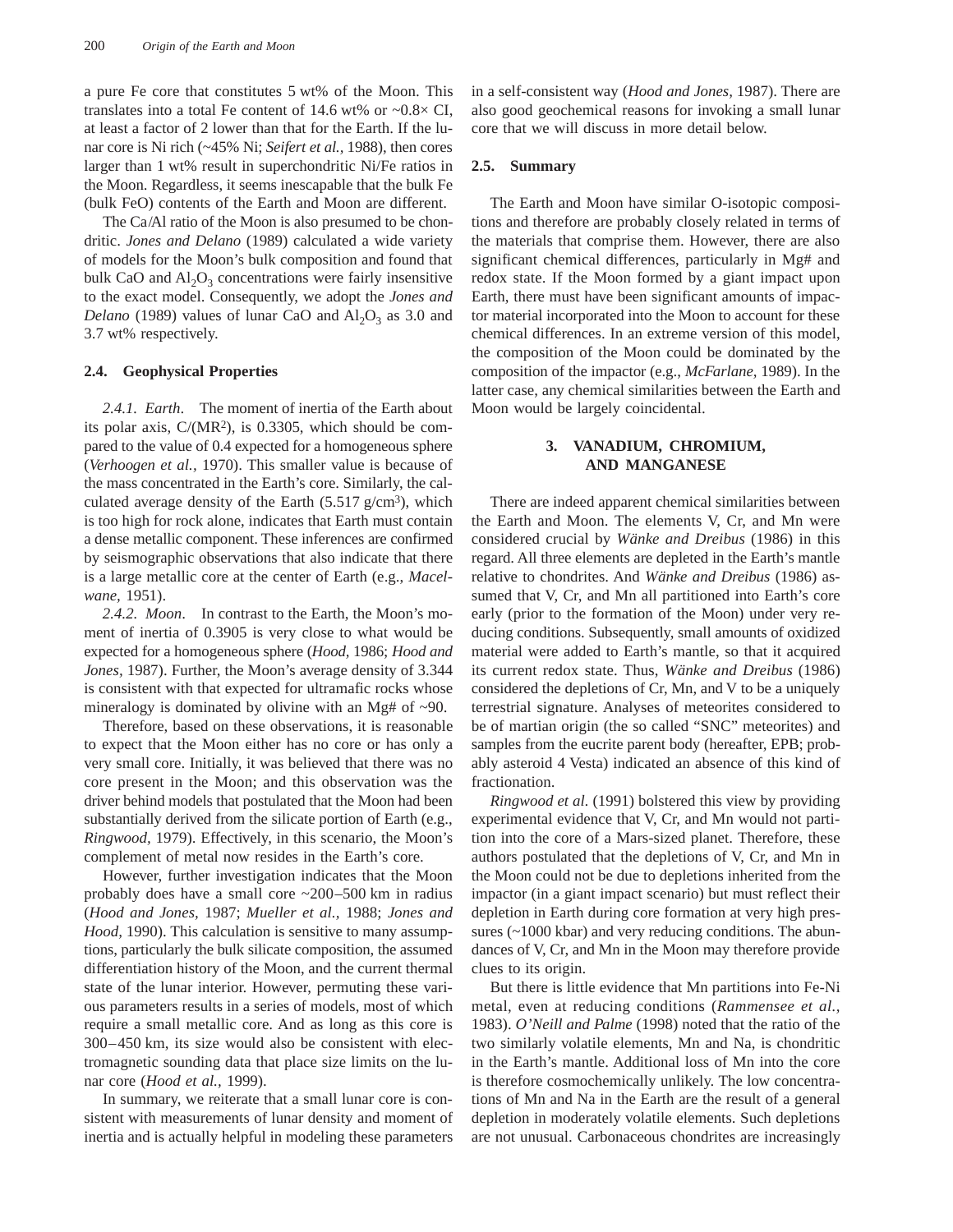depleted in Mn and Na going from type 1 to type 3, reflecting nebular conditions during the formation of solid matter. Manganese depletion in the Earth is almost certainly not the result of an indigenous terrestrial process.

The situation is different for V and Cr. The depletion of these two elements in the Earth cannot be ascribed to volatility-related depletions. Chromium is similar in volatility to Mg; and V is nominally considered even less volatile. But, although V is generally considered a refractory element, it is less enriched in Ca,Al-rich inclusions from the Allende meteorite than other more refractory elements such as Al and REE (*Wänke et al.,* 1974a). This leads to a bulk depletion of V in CV chondrites, such that the Al/V ratio in CV chondrites is 182 (*Wasson and Kallemeyn,* 1988), whereas the CI ratio is 159 (*Palme and Beer,* 1993). On the other hand, the BSE has an Al/V ratio of 291 (*O'Neill and Palme,* 1998), a value clearly larger than observed in bulk meteorites. This would argue against volatility as the cause of the terrestrial V depletion. But *Shaffer et al.* (1991) showed that the volatilization rate of V was sensitive to  $f_{O_2}$  and therefore could be a function of the local dust/gas ratio during condensation. Alternatively, some V may reside in Earth's core, as suggested by the experiments of *Rammensee et al.* (1983) and *Ringwood et al.* (1991). Consequently, interpretation of the Earth's V depletion is not straightforward.

The most model-independent element of the three appears to be Cr. Chromium is the most fractionated, as seen in the Mg/Cr ratio, which is 87 in the mantle of Earth and 36 in CI chondrites. Chromium in the Earth's mantle may indeed be possibly ascribed to early fractionation into the Earth's core, as suggested by several authors. Consequently, we will concentrate the remainder of our discussion on Cr.

First, it is significant that the Cr isotopic compositions of the Earth and Moon are the same (*Lugmair and Shukolyukov,* 1998). As in the case of O, the Cr isotopic signature of the Earth and Moon indicates that both bodies formed from similar materials. And in the context of a giant impact, it appears that large contributions (more than approximately two-thirds) from an isotopically dissimilar impactor are not allowed (*Lugmair and Shukolyukov,* 1998). Of course, this estimate depends in detail on the exact magnitude of the impactor's Cr isotopic anomaly.

Chromium is a compatible element and that makes estimating its abundance in the bulk Moon problematic. A lunar Cr abundance of 2200 ppm (*Ringwood et al.,* 1987) was primarily derived from the Cr/Fe correlation among mare basalts (*Seifert and Ringwood,* 1987; *O'Neill,* 1991). However, mare basalts may be derived from rather differentiated source regions, as demonstrated by their ubiquitous Eu anomalies (i.e., denoting plagioclase fractionation). Thus, the Moon may have a large reservoir of cumulate opx and olivine that has not been sampled. In calculating the lunar Cr content, the amount of Cr in this reservoir is very important but not well known.

We have recalculated the Cr content of the Moon in two different ways that complement earlier calculations. The first makes use of the good Cr vs. V correlation in lunar samples (*Seifert and Ringwood,* 1987; *Haskin and Warren,* 1991) and the assumption that V is present at  $2.2 \times$  CI in the Moon (124 ppm), along with other refractory elements. This calculation yields 2500 ppm Cr in the bulk silicate Moon and a lunar Cr/V ratio of 20. If V is truly depleted relative to other refractory lithophile elements, then bulk lunar Cr will be correspondingly lower. For comparison the BSE Cr/V ratio is 30 and the Cr content of the BSE is 2540 ppm (e.g., *O'Neill and Palme,* 1998).

A second method is to assume that the Apollo 15 green glass (an olivine-normative composition with a fairly flat REE pattern and a small, negative Eu anomaly) was only in equilibrium with olivine at the time of its eruption and use an appropriate olivine/liquid partition coefficient for Cr to arrive at the Cr content of the lunar mantle. In this calculation we assume that Cr in the crust is negligible and that green glass A (*Delano,* 1986a) was produced by 20% partial melting. For a melt of Apollo 15 green A composition (*Delano,* 1986a) and a Cr speciation dominated by Cr2+, the  $\omega$ <sup>ol/liq</sup>D<sub>Cr</sub> is ~0.5 (*Hanson and Jones*, 1998). This translates into a Cr content of 2000 ppm for the bulk silicate Moon.

These calculations are clearly oversimplified. But several different approaches, with very different assumptions, converge on Cr abundances of 2000–2500 ppm; and the 2500 ppm value may be an upper limit if V is actually depleted compared to other refractory elements. Here, we will adopt the *Ringwood et al.* (1987) value of 2200 ppm that is intermediate to our two calculations.

(As an aside, we return to the possibility of a "hidden" reservoir that is enriched in Cr and Mg and that is possibly the source of the lunar highland Mg suite. However, our adopted value for bulk lunar Cr of 2200 ppm is not very different from the Cr content of olivine-rich Mg-suite rocks. For example, the dunite 72415 has a Cr content of 2300– 2500 ppm. Consequently, it is not obvious to us that ignoring the Mg-suite reservoir in our calculation is a serious problem.)

For a bulk lunar MgO content of 37% and our adopted Cr concentration, the Mg/Cr ratio of the Moon is  $\sim$ 100 and similar to that of Earth's mantle (~86). Within the error of the calculation, the Mg/Cr ratios of the mantles of the Earth and Moon are the same. Thus, although Mg/Cr shows little variation in chondrites, Cr appears to be significantly and similarly depleted in both the Earth and Moon. This may be the best evidence for a terrestrial origin of the Moon. However, as we shall see below, at least one other element, W, has similar depletions in the Earth and Moon, but that this is a coincidence.

# **4. ALKALI METALS AND THEIR ISOTOPES**

## **4.1. Alkali Metals**

The alkalis in the Moon are depleted relative to Earth, although the exact amounts of these depletions are subject to controversy.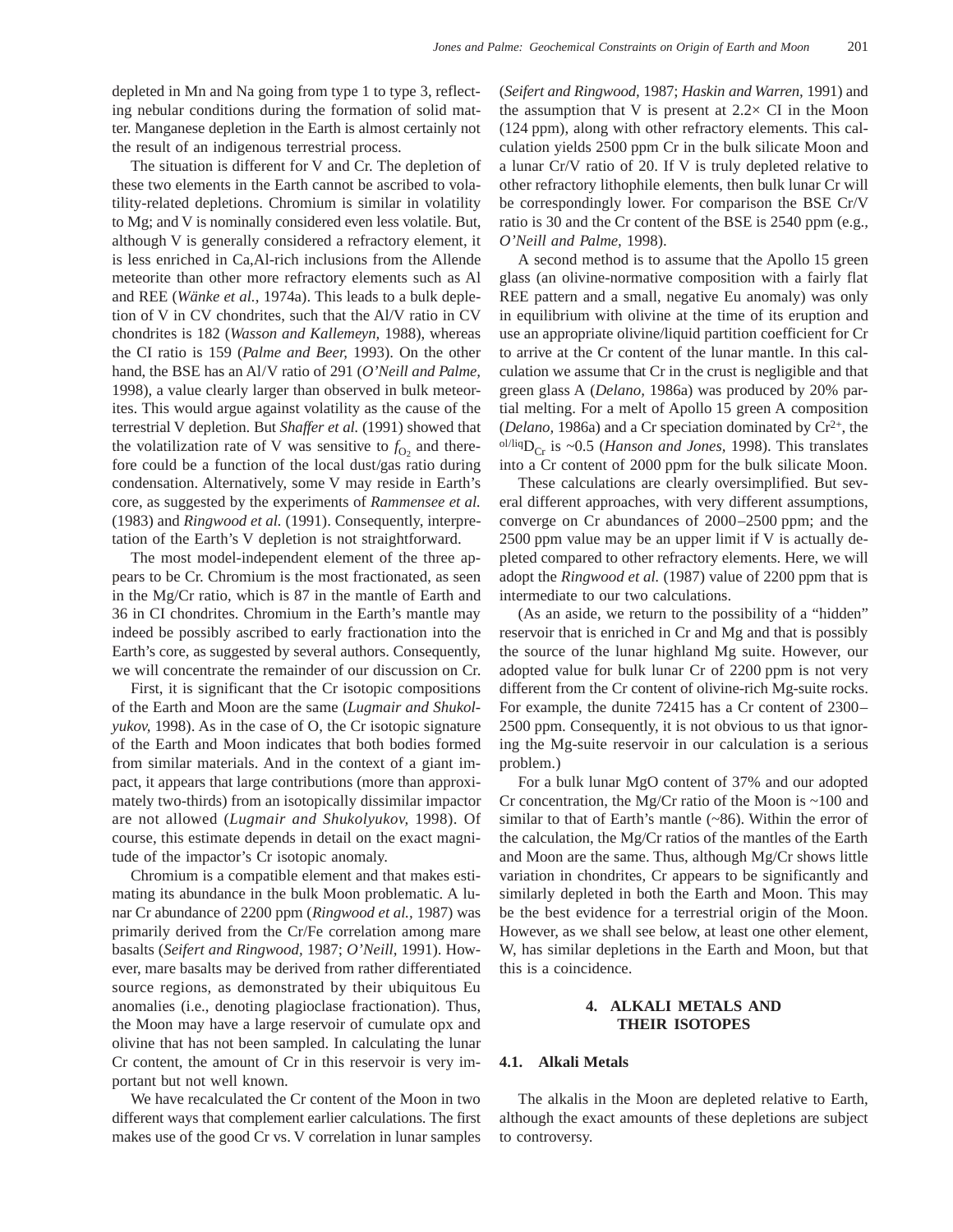*4.1.1. Earth*. *Dreibus et al.* (1976) presented Li-Zr systematics for terrestrial basalts, indicating that the Li/Zr ratio of the Earth is ~0.1. If refractory lithophiles such as Zr exist at 2.75× CI in the Earth (*Jagoutz et al.,* 1979), the Li concentration is 1 ppm. Both *Taylor and McLennan* (1985) and *Ringwood* (1991) give a Na concentration of ~2500 ppm for the bulk silicate Earth (BSE). The K content of the Earth is constrained from both 40Ar systematics and from correlations with nonvolatile, incompatible elements from igneous rocks. *McDonough et al.* (1992) calculate a K content for the BSE of  $240 \pm 30$  ppm. This number is based on a terrestrial K/U ratio of  $1.3 \times 10^4$  and a BSE U concentration of 21 ppb. In addition, from correlations of K and Rb, a BSE Rb concentration of 0.64 ppm can be derived. *Jones and Drake* (1993), while accepting the *McDonough et al.* (1992) calculation of K and Rb, were not convinced that the BSE Rb/Cs of 28 estimated by these authors was correct. This was because *McDonough et al.* (1992) chose to invoke an unsampled mantle reservoir possessing chemical properties that they found convenient. *Jones and Drake* (1993) used mass balance arguments and the Rb/Cs ratios of continental crust and oceanic mantle to calculate a BSE Rb/Cs ratio of 40, which translates into a BSE Cs concentration of 16 ppb. These calculated abundances for Li, Na, K, Rb, and Cs correspond to depletions relative to CI chondrites of 0.72, 0.50, 0.43, 0.27, and 0.086 respectively. Thus, the alkalis are somewhat depleted in the Earth, and these depletions appear to increase with increasing volatility (*Kreutzberger et al.,* 1986).

*4.1.2. Moon*. The *Dreibus et al.* (1976) Li-Zr correlations for lunar rocks translate into a lunar Li concentration of 0.35 ppm, assuming refractory lithophile elements in the Moon exist at ~2.2× CI (*Ringwood et al.,* 1987; *Jones and Delano,* 1989). Similarly, a Rb concentration of 0.086 ppm and a K concentration of 36 ppm for the Moon are derived from the lunar Ba/Rb and K/Ba ratios of 60 and 7 respectively (*BVSP,* 1981; *Wänke,* 1981). The Rb/Cs ratio of 21 for mare basalts and KREEP yields a lunar Cs concentration of 4.1 ppb. And taking Taylor's Na/K ratio of 7.2 for the bulk Moon (*Taylor,* 1980) translates into a bulk Na concentration 260 ppm. This calculation for Na is difficult since Na may have acted somewhat compatibly during early lunar petrogenesis. For example, anorthositic highland samples may contain nearly as much Na as KREEP. And using the *Taylor* (1980) Na value in this calculation results in a Na/K ratio that is slightly subchondritic. Therefore, we prefer to use the Na estimate of *Ringwood et al.* (1987) of 450 ppm and will do so in subsequent discussions. These calculated abundances for Li, Na, K, Rb, and Cs correspond to depletions relative to CI chondrites of 0.24, 0.090, 0.066, 0.038, and 0.021 respectively.

*4.1.3. Discussion*. Earth. Figure 1 shows terrestrial alkali depletions plotted vs. the square root of their atomic masses. This linear correlation is considerably better than that based on 50% condensation temperatures (e.g., *Wasson,* 1985) or the boiling temperatures for the pure elements and is suggestive of fractionation by a diffusive transport process or Jeans escape (i.e., fractionations that depend on M–0.5). Conceptually, this idea has attractive aspects. If depletions in "volatile" elements were actually due to a transport process, as opposed to simple volatility, a longstanding contradiction might be explained: If a moderately volatile element is modestly depleted, a highly volatile element ought not to have condensed at all. In fact, what is observed in chondrites is that the highly volatile elements are more depleted than moderately volatile elements, but not to the extent thermodynamics would predict.

However, if the systematics of Fig. 1 are due to a nebular process, then alkali abundances of chondrites should have the same functional form. In fact, this is not observed. Although there are aspects of the alkali patterns for Earth and for carbonaceous chondrites that are similar, imagination would be required to equate them. The strongest similarity, in terms of the slope of the depletion trend, is between the Earth and one of the experiments of *Kreutzberger et al.* (1986), where a suite of alkalis were volatilized from a  $Di_{75}$ -An<sub>25</sub> silicate liquid.

The *Kreutzberger et al.* (1986) experiment cannot be indicative of a transport process *per se.* The charges themselves are homogeneous with respect to the alkali elements (M. J. Drake, personal communication). The  $M^{0.5}$  parameterization therefore reflects some process at the liquid-gas interface (or, possibly, it is merely a convenient parameterization). Consequently, it is tempting to interpret the terrestrial alkali pattern as due to partial volatilization of dust or



**Fig. 1.** Alkali depletions in the Earth vs. the square root of their atomic weight (solid symbols). It is generally believed that alkali depletions in the Earth are due to volatility. However, condensation temperatures are not available for all alkalis. Because of this, we have used the square root of atomic weight as a parameterization of alkali depletions. Shown for comparison are depletions produced in a 1-bar volatility experiment (open symbols; *Kreutzberger et al.,* 1986). Both patterns have similar slopes and could possibly reflect the operation of similar processes; but the exact interpretation of the terrestrial depletion pattern is still uncertain (see text).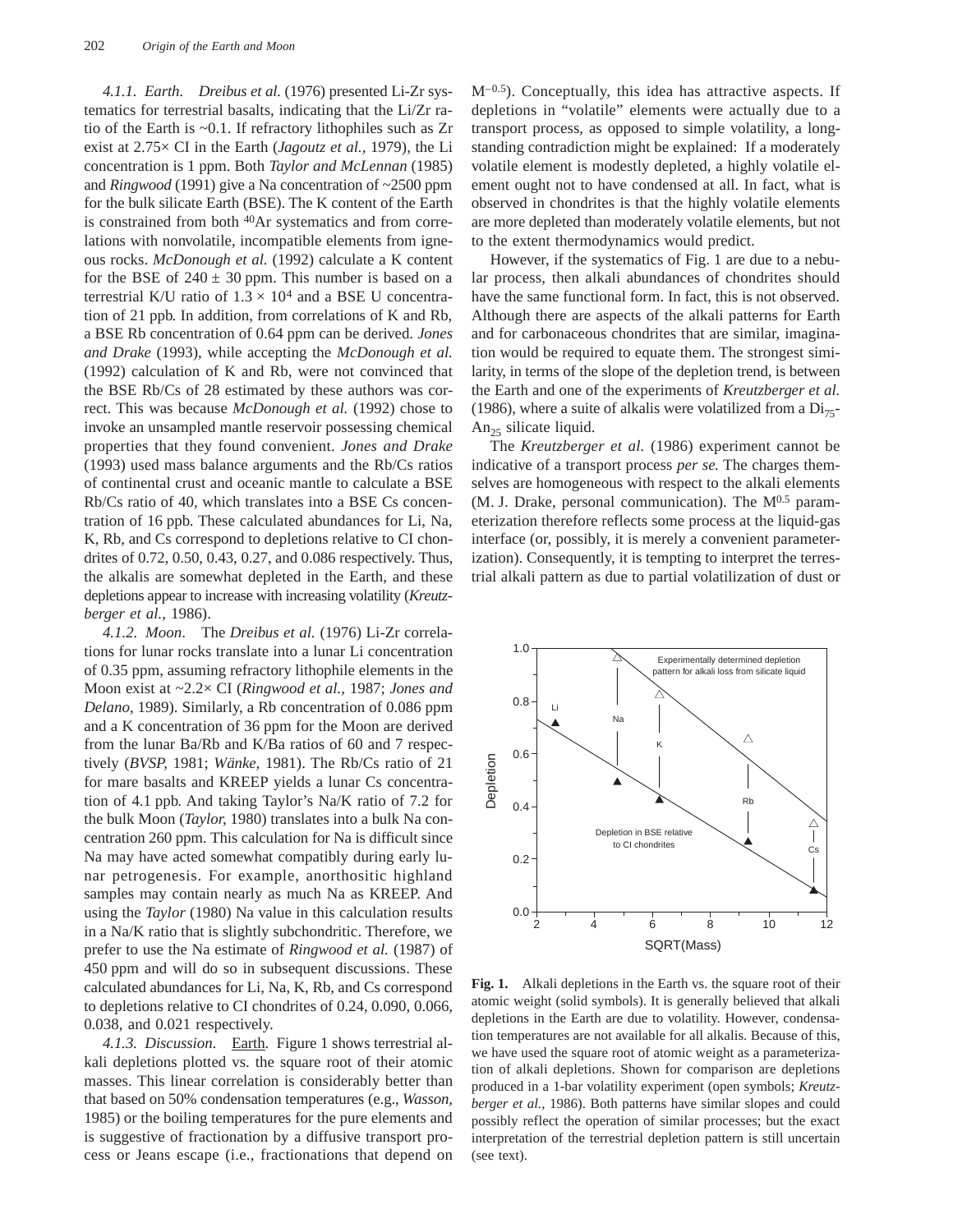early nebular condensates. But this hypothesis, too, has its difficulties. The data of *Humayun and Clayton* (1995) constrain the depletion process to be one that does not fractionate K isotopes (see below); for most volatile-loss scenarios, this is difficult (although not impossible).

Alternatively, there could be a fractionation that is indigenous to Earth that would produce the observed relationship between abundance and mass. Metallization of K, Rb, and Cs has been suggested as a possible mechanism for incorporating these elements into the core (e.g., *Bukowinski,* 1976). However, in this case, the inclusion of Na and Li by the parameterization would have to be accidental.

We currently have no unambiguous explanation for the systematics of Fig. 1. We tentatively prefer some partial volatilization scenario. Conceivably, there are nebular processes that could totally volatilize all the K from some dust grains but leave other grains largely unaffected. Alternatively, if the devolatilized dust and gas were to maintain chemical equilibrium, isotopic fractionation might be avoided (*Humayun and Clayton,* 1995). But in this case, we are again faced with the thermodynamic problem of how a suite of elements with rather different condensation temperatures can be depleted to similar degrees.

Moon. Figure 2 shows the lunar alkali pattern normalized both to the BSE (top) and to H chondrites (bottom). Lunar alkalis are depleted and fractionated relative to those of Earth. However, because Cs is enriched compared to what would be expected on the basis of volatility alone (*Kreutzberger et al.,* 1986; *Wulf et al.,* 1995), other factors must



**Fig. 2.** Lunar alkali abundances normalized to those of the Earth and to an H chondrite. The Rb/Cs ratios of the Earth and Moon make derivation of the Moon from the Earth problematic. If the Moon were derived from the Earth, but depleted in alkalis by a high-temperature event, the most volatile element, Cs, should be the most depleted and this is not observed. But as noted by *O'Neill* (1991), lunar Rb and Cs abundances may be best explained by minor addition of chondritic material to the proto-Moon. The lunar Rb/Cs ratio is very similar to that of an H chondrite.



**Fig. 3.** Log depletion vs. square root of atomic weight for alkalis in the Moon (solid symbols) and the eucrite parent body (open symbols). Note the difference in functional form from Fig. 1. While alkalis in the Moon and EPB are not identical, they are broadly similar. Because we have no reason to believe that the EPB suffered a giant impact, we question whether the Moon did either.

have played a role in establishing lunar alkali abundances. *O'Neill* (1991) suggested that addition of 4% H-chondrite material, in addition to volatile loss from terrestrial parental materials, could explain the observed lunar alkali abundance pattern. Figure 2 shows that, indeed, the lunar Rb and Cs abundances are in H-chondritic relative proportions (i.e., flat pattern). And, if this H-chondrite model is correct, approximately two-thirds of the lunar K budget came from that source as well. But, again, lunar alkalis cannot be directly related to terrestrial alkalis in any simple way.

Figure 3 compares the alkali depletions for the Moon and the EPB. The EPB relative depletions were calculated by taking the alkali/Ba analyses of *Tera et al.* (1970) and assuming that all these elements are incompatible during silicate partial melting. Absolute depletions were calculated assuming that Ba in the EPB is  $2 \times$  CI. Note the change of scale from Fig. 1, which is linear, whereas the ordinate of Fig. 3 is a log scale. The square root of atomic weight parameterization is not as good for these bodies as for Earth, but the main point of Fig. 3 is that the alkali depletions in the Moon and EPB are more similar than they are different. Currently we have no reason to suspect that an event as energetic as the hypothetical giant impact ever affected the EPB. Consequently, the similarity of elemental depletion patterns between the Moon and the EPB does not seem to require a giant impact origin for the Moon.

Finally, we note that some of the experimental alkali depletions produced by *Kreutzberger et al.* (1986) appear similar to the Moon and the EPB. For short experiments, like that shown in Fig. 1, depletion is best plotted vs.  $M^{0.5}$ . For long experiments with greater alkali loss, the best pa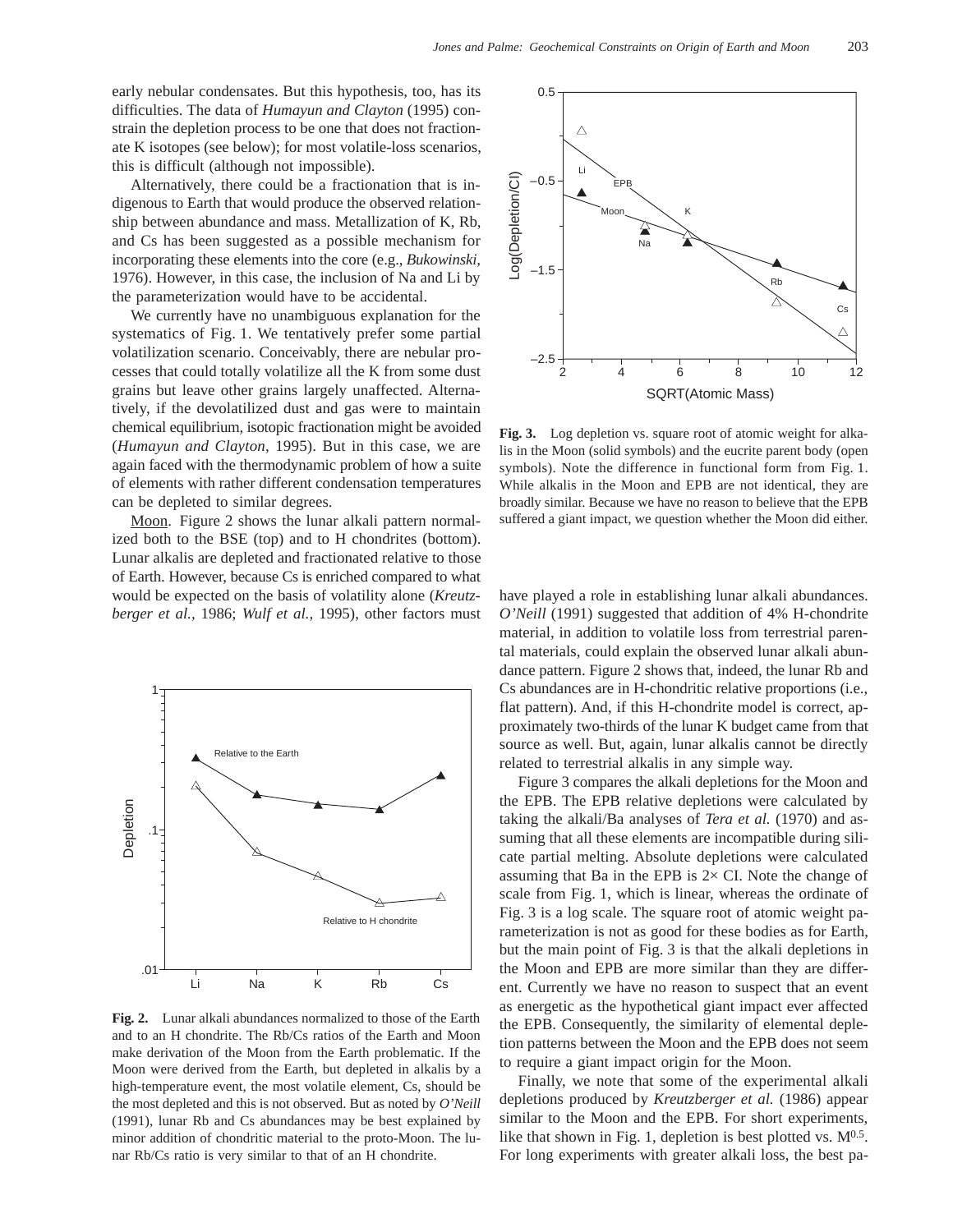rameterization is log(depletion) vs. M0.5. The shorter experiments appear "Earth-like," whereas the longer experiments appear "EPB-like." Thus, it is possible that a single loss mechanism, operating to differing degrees, can explain the observed variation in alkali depletion patterns for the terrestrial planets.

## **4.2. Constraints from Potassium Isotopes**

The foregoing discussion has mostly neglected the important observation that the K isotopic composition of solar system materials is the same everywhere (*Humayun and Clayton,* 1995). The implication of this observation is that the K depletions in the rocky bodies of the inner solar system must have acquired these depletions in a manner that does not fractionate isotopes. This rules out fractional evaporation, diffusion, and Jeans escape as viable depletion mechanisms. It also appears to rule out the hypothetical transport process that was alluded to above as a means of explaining the systematics of Fig. 1.

The slope of the line in Fig. 1 corresponds to a  $\sim$ 4‰ per mass unit fractionation, if all alkalis acted as isotopes of a single hypothetical element (‰, "per mil," is a measurement in parts per thousand). This implies, based on Fig. 1, that the terrestrial 41K/39K ratio should be 8‰ lighter than CI, which is far outside the analytical errors of the *Humayun and Clayton* (1995) analyses (~1‰), and fractionations of this magnitude are not observed.

The lack of a difference between the K isotopic compositions of the Earth and Moon also implies that, if the Moon was derived from terrestrial materials, then the observed depletion in lunar K cannot be due to a process that fractionates isotopes. Possibly, though, the addition of unfractionated H-chondrite material (*O'Neill,* 1991) after depletion/fractionation masks isotopic changes. To a certain extent, we can evaluate this possibility. Even if two-thirds of the Moon's K was added after the hypothetical depletion/fractionation process (Fig. 2), it should be possible to detect the fractionations associated with a giant impact if the K isotopic fractionation from this process was greater than 6‰. For comparison, in simple Rayleigh fractionation, it is expected that a 6.5× depletion (the observed depletion) would cause a ~60‰ effect (*Humayun and Clayton,* 1995). And if one-third of the Moon's K were made of this material, the effect would be observable. If two-thirds of lunar K were added as a chondritic veneer, the original depletion would have actually been larger, with concomitant increases in isotopic fractionation. Again, the K isotopic compositions of the Earth and Moon are identical within analytical uncertainty.

## **4.3. Summary**

In many respects, lunar alkalis are similar to those of other small, volatile-depleted bodies of the solar system, such as the EPB. There is no evidence from this suite of elements that the Moon was primarily derived from terres-

trial materials. In particular, the K isotopes of lunar rocks are unfractionated relative to Earth and CI chondrites, whereas Rayleigh fractionation following a giant impact should have resulted in isotopically heavy K in the Moon relative to Earth. We conclude that there is no evidence of a giant impact in a suite of elements that is expected to be highly sensitive to volatile element fractionations. There is no reason why conclusions regarding alkali elements, in particular the highly volatile element Cs, should not be extended to other elements with similar volatility (Br, Pb, Tl, etc.). These elements are depleted in lunar basalts relative to terrestrial basalts by nearly a constant factor (0.026; *Wolf and Anders,* 1980).

# **5. THE LUNAR HAFNIUM/TUNGSTEN RATIO AND THE SIGNIFICANCE OF 182W/184W RATIOS IN LUNAR SAMPLES**

The work of *Lee and Halliday* (1995, 1996) has demonstrated the usefulness of the 182Hf-182W system for dating the separation of metal from silicates in planetary and protoplanetary environments. The decay of  $^{182}$ Hf (t<sub>1/2</sub> = 9 m.y.) to 182W produces a 182W excess in systems with high Hf/W ratios. Because Hf is lithophile and W is siderophile, metal that separated from silicates early in solar system history has lower than chondritic 182W/184W ratios. And the silicates that are complementary to this metal have high Hf/ W ratios and have correspondingly higher 182W/184W ratios. These excesses or deficiencies in 182W are commonly expressed as ε units, which are deviations from the chondritic value expressed as parts in 104. For example, iron meteorites and chondritic metals, with Hf/W ratios near zero, typically have  $\varepsilon$ (182W) values of -3 to -4, whereas eucrites, with Hf/W ratios ~20× CI, have  $\varepsilon$ (182W) values of +30 to +40.

## **5.1. Terrestrial and Lunar Tungsten Isotopes**

The 182W/184W ratio in terrestrial samples is indistinguishable from bulk chondrites [ε(182W) = 0 (*Lee and Halliday,* 1995)]. Because W and Hf are both refractory elements, we do not expect them to fractionate significantly during nebular condensation. However, W and Hf are observed to be fractionated by a factor of  $\sim 20$  in the BSE, presumably by terrestrial core formation. Consequently, if the bulk Earth has chondritic Hf/W and the BSE has chondritic 182W/184W but superchondritic Hf/W, then separation of W from Hf by core formation must have occurred late, more than 50 m.y. after the formation of chondrites (*Lee and Halliday,* 1995), when all 182Hf had decayed.

In contrast to Earth, there is a clear 182W/184W excess in most of the lunar samples analyzed by *Lee et al.* (1997). As discussed in detail by *Lee et al.* (1997), the most reasonable explanation for these 182W excesses is that the Moon formed and differentiated before all 182Hf had decayed. However, Wieler and coworkers (personal communication, 1999) have recently presented calculations indicating that,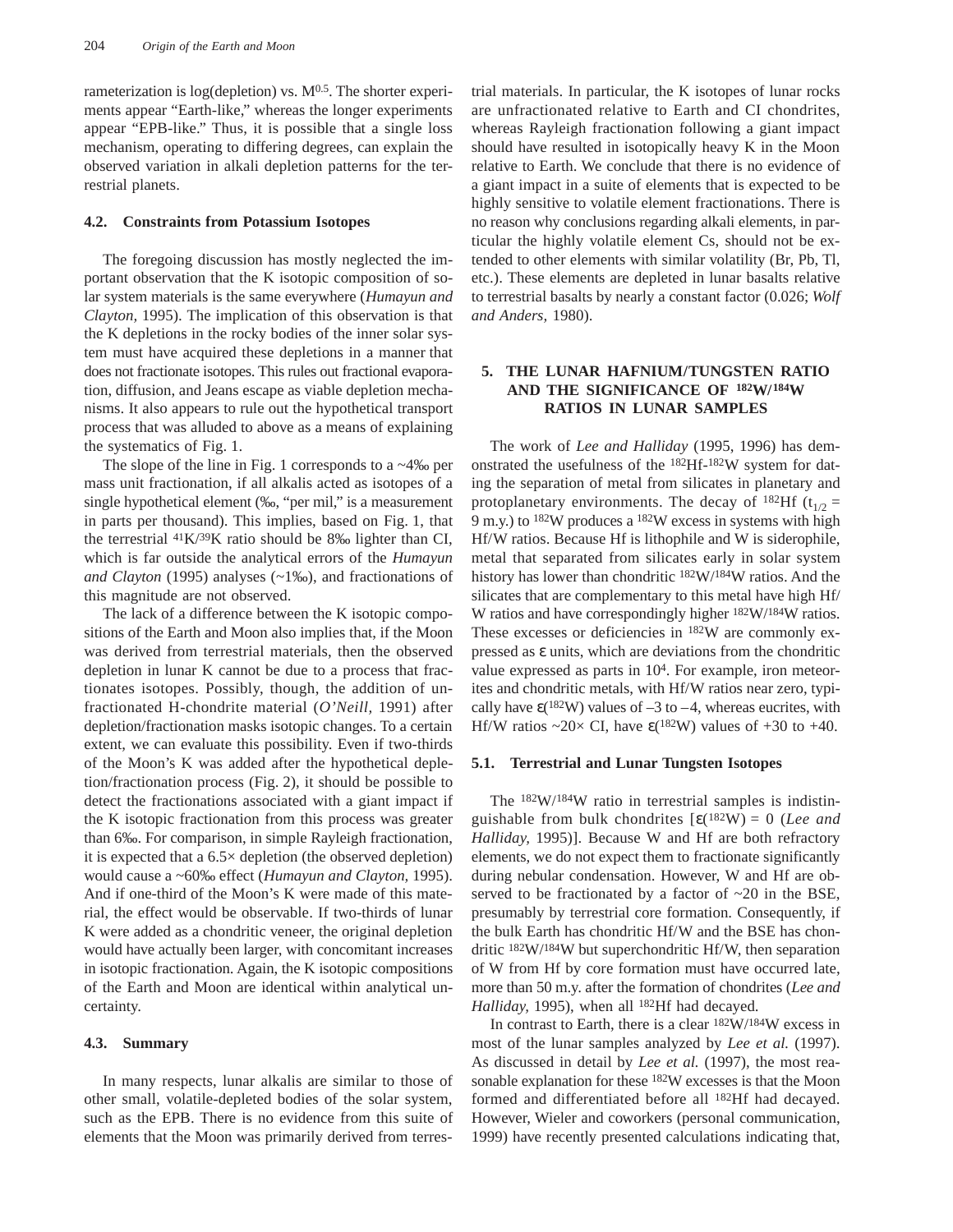

**Fig. 4.** Tungsten-182/tungsten-184 vs. 180Hf/184W for lunar samples. Also shown are data for two eucrites (ALH 78132 and Juvinas) and two terrestrial basalts (OIB and MORB; stars). Dashed lines are isochrons with the time of formation dating from that of chondrites. Most mantle-derived lunar samples show a positive (radiogenic) 182W anomaly. It is difficult for the Moon to have inherited its W from the Earth, whose W is not distinguishable from chondritic.

because the cosmic-ray-exposure ages of lunar rocks can be large, 182W-isotopic analyses of lunar samples must be corrected for neutron capture on 181Ta. But even after appropriate corrections are applied to the data of *Lee et al.* (1997), 182W excesses remain, although the sizes of the anomalies are reduced. Consequently, we will discuss the *Lee et al.* (1997) data as they were published. In Fig. 4 the lunar samples analyzed by Lee et al. are plotted on a 182W/ 184W vs. 180Hf/184W diagram. Lines with constant 182Hf/ 180Hf ratios at 20, 40, and 60 m.y. after chondrite formation are indicated, assuming a <sup>182</sup>Hf/<sup>180</sup>Hf ratio of 2.61  $\times$  $10^{-4}$  at the beginning of the solar system. Data for two eucrites, Juvinas and ALH 78132, and two terrestrial basalts, MORB and ocean island basalts (OIB), are shown for comparison (*Lee and Halliday,* 1997).

In models where the Moon formed from Earth's mantle after terrestrial core formation (e.g., *Ringwood,* 1979), one should not expect excess 182W in lunar samples. Lunar samples should lie along a horizontal line with terrestrial basalts (Fig. 4). If, however, the formation of the Moon resulted in a significantly higher lunar Hf/W ratio, it is possible that a small 182W/184W anomaly that cannot be resolved in terrestrial rocks could be transformed into an analytically resolvable anomaly in lunar rocks. This is essentially the interpretation of *Lee et al.* (1997).

Let us explore this scenario in more detail. In Fig. 4 the terrestrial OIB sample is slightly above the average terrestrial ratio of 0.86500, but with overlapping error bars. The mare basalt plotting on the same line ( $60 \times 10^6$  yr) has a clearly resolvable anomaly. Thus, one way to produce the observed lunar anomalies from young (i.e., ~60 m.y. after chondrites), terrestrial mantle material would be to drastically increase the lunar Hf/W ratio during the formation of the Moon. Later, after all 182Hf has decayed, lunar samples would all plot along the 60-m.y. line. Subsequently, the Hf/ W ratios must then be shifted back to the presently observed values without changing the 182W/184W ratio. But because Hf and W both act incompatibly during silicate differentiation, it is hard to make large changes in the Hf/W ratio. Consequently, even though the scenario we have just given is mathematically possible, it appears physically implausible. In effect, this scenario requires a "hidden reservoir" for either W or Hf in the Moon.

We can discuss this possibility more quantitatively. The basic prerequisites for understanding the W-isotopic evolution of the Moon and its significance for a terrestrial origin are (1) knowledge of the average W/Hf ratio of the Earth and Moon and (2) the extent of early Hf/W fractionation in the Moon.

# **5.2. Lunar and Terrestrial Hafnium/Tungsten Reservoirs**

*Wänke et al.* (1974b) found a correlation of La with W in a large number of lunar samples of different origin, and the lunar La/W ratio was about 20× CI. *Rammensee and Wänke* (1977) experimentally determined the metal/silicate liquid partition coefficient of W and concluded that, in order to achieve the observed W depletion, the Moon would require a much more massive metal core than was compatible with lunar density. From this it was inferred that the observed depletion of W in the Moon was achieved during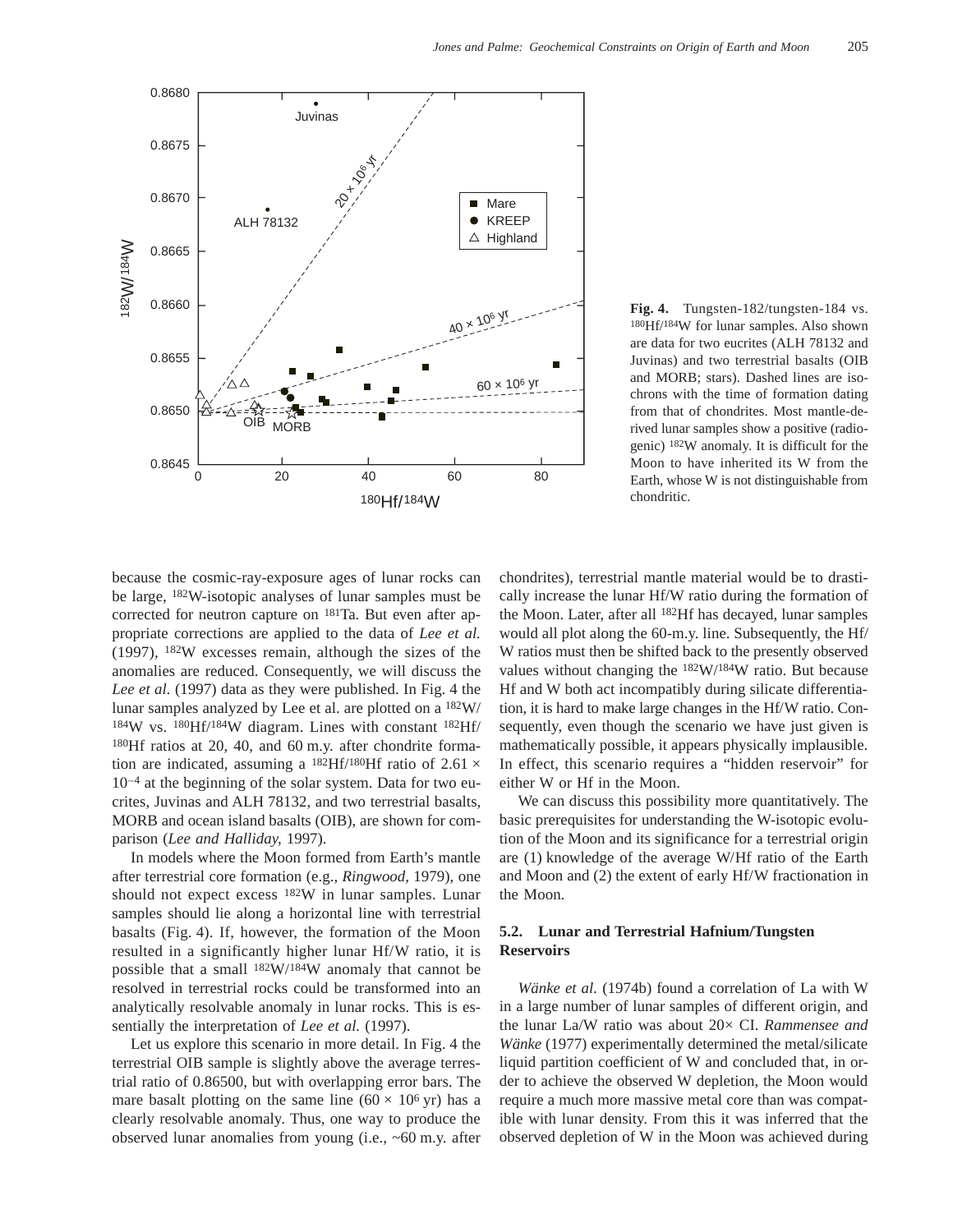core formation in the Earth, supporting a terrestrial origin for the Moon (*Rammensee and Wänke,* 1977).

The constancy of La/W ratios in lunar samples suggests a similar behavior of the two elements during global lunar differentiation. Crystallization of the lunar magma ocean resulted in the formation of the anorthositic highland crust, the residual mafic lunar interior, and a small residual melt layer. This residual melt possessed high concentrations of incompatible elements that did not partition into the mafic cumulate layer or the anorthositic crust and was enriched in K, REE, and P, leading to the acronym KREEP for this component (*Hubbard et al.,* 1971). After the formation of the Moon, impacts tapped the KREEP reservoir and distributed KREEP-rich material on the surface of the Moon, in particular at the Apollo 14 and (in part) 15 sites (*Warren,* 1985, and references therein). The relative abundances of

the incompatible elements in all KREEP-containing samples is surprisingly uniform (*Palme and Wänke,* 1975; *Warren and Wasson,* 1979), strongly indicating that the abundance sequence of these incompatible elements reflects a Moonwide differentiation event.

In Fig. 5 the KREEP-rich soil sample 14163 represents the KREEP component. Elements in the upper part of Fig. 5 are arranged in order of decreasing CI-normalized abundance. The sequence thus reflects the degree of incompatibility during crystallization of the lunar magma ocean.

Mare basalts formed by remelting of the mafic cumulate layer. This layer must have had an incompatible-element pattern complementary to KREEP. Elements such as U or Ba are so incompatible that they can hardly be accommodated in the mafic cumulate layer; elements more compatible with mafic silicates, such as Yb and Sc, have higher



**Fig. 5.** Trace-element abundances (relative to CI chondrites) for lunar samples. Two complementary reservoirs for Hf and W exist on the Moon, KREEP and the cumulates from the lunar magma ocean. For KREEP the elements are ordered in increasing incompatibility and are believed to be the result of 97% fractional crystallization of the lunar magma ocean. The mare basalts 70215 and 75035 can be modeled by 9% partial melting of the cumulates. Tungsten is more incompatible than Hf during lunar petrogenesis and if lunar 182W anomalies are generated from terrestrial material by producing regions of extreme Hf/W ratios, KREEP should have no 182W anomaly. KREEP does have a positive 182W anomaly, making derivation of the Moon from terrestrial material unlikely.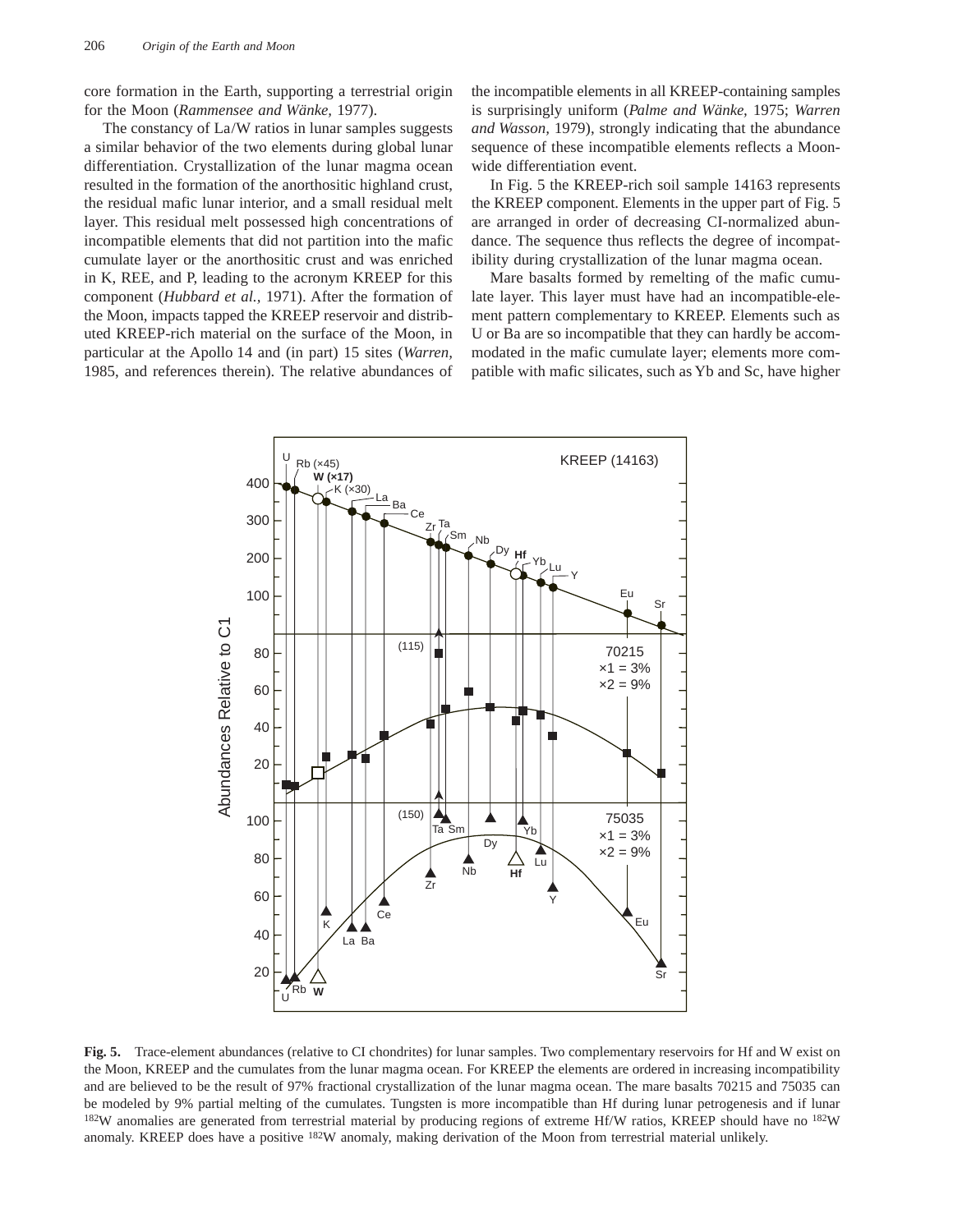concentrations in mare basalts and lower concentrations in KREEP. In a second event, partial melting of the cumulate layer produced the characteristic patterns of mare basalts, as shown for two Apollo 17 basalts in Fig. 5 [see *Wänke et al.* (1974b) and *Palme and Wänke* (1975) for details].

The complementary relationship between KREEP and mare basalts allows us to "quantify" the incompatibility of W. The abundance of W in Apollo 14 soil 14163 and in the two mare basalts can be fitted into this scheme by placing W between La and U in Fig. 5. Thus, in the lunar environment W is more incompatible than La and less incompatible than U. The positions of the moderately volatile elements Rb and K in Fig. 5 are determined in the same way. From Fig. 5 it is also clear that the Hf/W ratio of the bulk Moon is bracketed by KREEP (from below) and mare basalts (from above).

*Palme and Rammensee* (1981) noticed a good correlation of W and U in lunar rocks with systematically higher ratios of U/W in KREEP-dominated rocks and lower U/W ratios in mare basalts, as expected from Fig. 5. An average lunar U/W ratio of 1.93 was calculated. This leads to a W depletion factor,  $(W/U)_{Moon}/(W/U)_{CI}$ , of about 22×. (The depletion factor of  $17\times$  indicated in Fig. 5 is based on lessaccurate La/W ratios and older CI normalizing values.) From this U/W ratio and the CI abundances of refractory elements, an average lunar Hf/W of 25.2 is calculated, corresponding to a 180Hf/184W ratio of 29.7.

A similar picture is obtained for Earth. In Fig. 6 we have plotted the average incompatible element contents of continental crust normalized to the BSE. Terrestrially, W is apparently the most incompatible element, with the largest crust/mantle ratio of 69, using the data of *Newsom et al.* (1996) with 1.1 ppm for BCC (bulk continental crust) and



**Fig. 6.** Trace-element abundances in the Earth's continental crust and oceanic upper mantle, normalized to the bulk silicate earth (BSE). Though produced by a different process than on the Moon (*Hofmann,* 1988), the Earth also has complementary reservoirs, with the continental crust resembling KREEP and the MORB mantle resembling the lunar cumulate mantle.

16 ppb for the BSE, significantly above Rb with a corresponding factor of 53 (BSE, *McDonough and Sun,* 1995; BCC, *Taylor and McLennan,* 1985). The high extraction efficiency of W into the crust is compensated by low W in the depleted mantle as sampled by MORB. The similarity of Figs. 5 and 6 reflects the strongly incompatible behavior of W in the Earth and Moon. The depletion of W in the Moon  $(22\times)$  is within error the same as that of the terrestrial mantle  $(21\times)$ . But although this similarity in Hf/W has been used to support a common origin for the Earth and Moon, the presence of a W-isotopic anomaly on the Moon and its absence on Earth cannot be reconciled with a completely terrestrial origin for the lunar W.

In summary, there is no evidence for a "hidden reservoir" for either W or Hf in the Moon. The basaltic samples analyzed by *Lee et al.* (1997) fit comfortably into the scheme outlined above. They are either representative of the depleted mantle or the residual KREEPy liquid from the crystallization of the lunar magma ocean. We argue, therefore, that the geochemistry of W and Hf in the Moon is well understood.

The logic seems inescapable. If the Moon formed from the terrestrial mantle late  $({\sim}50 \text{ m}$ .y. after chondrites), the Hf/ W ratio of the Moon must increase so that any remaining 182Hf contributes significantly to the lunar W budget. There are only reasonable two ways to do this: (1) extraction of W to the lunar core or (2) extreme silicate differentiation. The first scenario is ruled out since the Hf/W ratios of the Earth and Moon are the same; and the second scenario makes a simple prediction that is not fulfilled. One of the complementary lunar reservoirs, either KREEP or the mafic cumulates, should have no W-isotopic anomaly. In this case, the prediction is that the low Hf/W reservoir (KREEP) should have no anomaly. In fact, KREEP-rich basalts do have a W isotopic anomaly of at least 2ε (*Lee et al.,* 1997). We see no way to make the Moon solely from the terrestrial mantle.

If one wishes to reconcile the W-isotopic evidence of the Earth and Moon with the giant impact hypothesis for the formation of the Moon, more complicated models are required. There are two general kinds of such models:

*5.2.1. Early formation of the Moon.* The Moon could have formed by a giant impact earlier — for example, 35– 40 m.y. after chondrite formation, as indicated in Fig. 4. This, however, requires that the core of Earth formed before the giant impact. But core formation in the Earth earlier than ~50–60 m.y. after chondrites would produce a 182W/184W anomaly in the mantle that is presently not observed. Later incoming material and additional core formation, after the formation of the Moon, must then have diluted the 182W excess on Earth (but not on the Moon!) to an extent that would not allow detection. If, for example, the Moon had formed from Earth 40 m.y. after the formation of iron meteorites, the Earth and Moon could have had a 182W/184W ratio of 0.86520 (about 2ε units above the chondritic value, at a Hf/W ratio of 20) to explain the presently observed lunar anomalies. To reduce the 182W/184W ratio to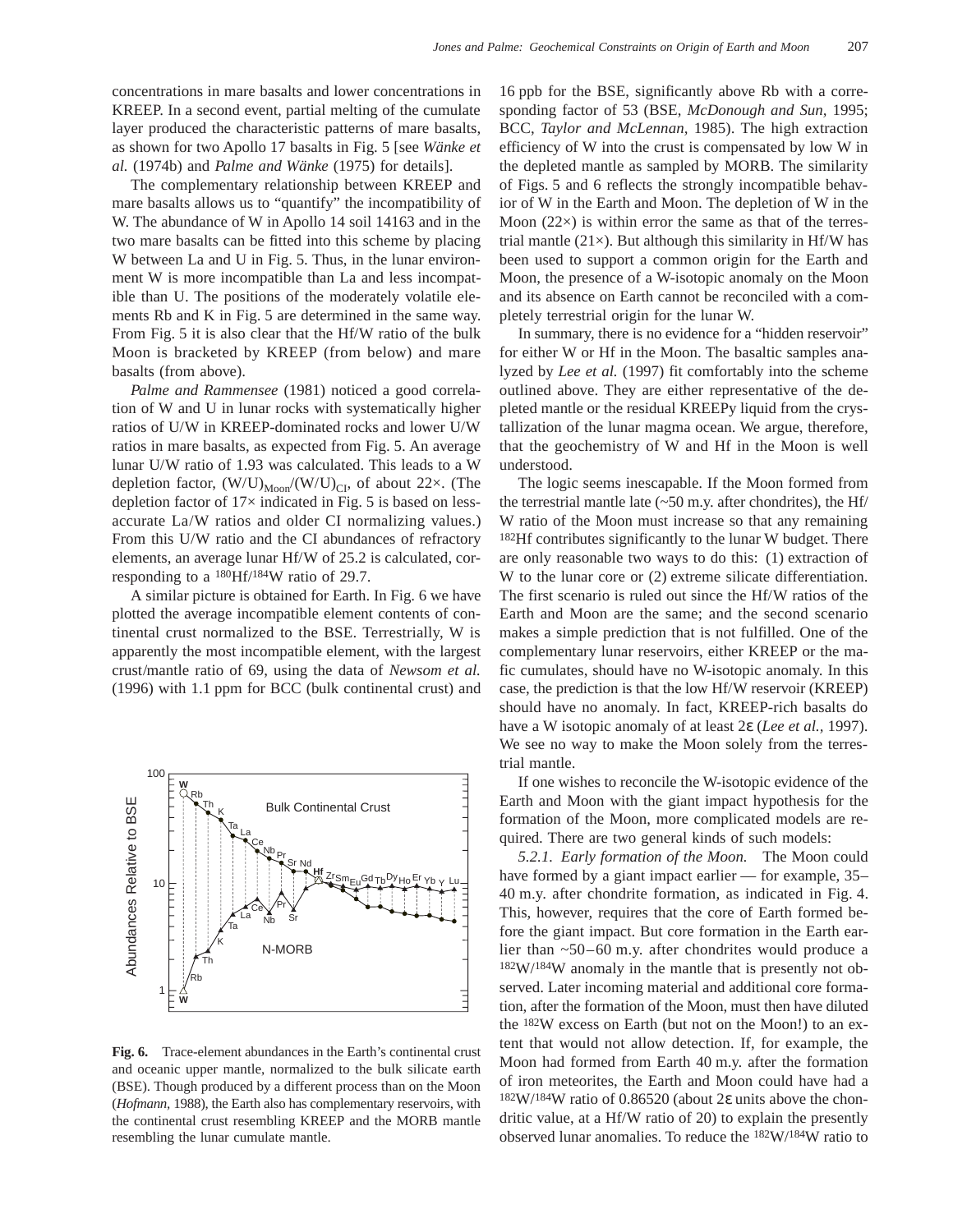the present value in the Earth would require the later removal of at least 50% of the W present at that time into Earth's core and the addition of the same amount of W with chondritic 182W/184W.

This model may have physical difficulties. The later addition of accretional components to the Earth required by the model occurred (according to present models of Earth accretion) by impacts of  $\sim 10^{26}$  g bodies, so-called embryos (*Wetherill,* 1994). If these embryos had differentiated into core and mantle with correspondingly elevated 182W/184W ratios in their silicates (*Taylor and Norman,* 1990), then the iron cores would have to completely disaggregate and reequilibrate with the silicates during impact in order to avoid any 182W excess in Earth. But in many of the simulations of the impact process (*Benz and Cameron,* 1990; *Benz et al.,* 1989; *Cameron and Canup,* 1998) there is little interaction between the impactor core and the target mantle. Thus, for this general class of models to work, the lateaccreting impactors would probably have to be of a different size than is currently envisioned.

However, regardless of the exact physical means by which W is added to Earth after the Moon's separation, highly improbable coincidences are required. If W and Hf in the Moon today are representative of the terrestrial mantle prior to the Moon's formation, then terrestrial radiogenic W must have been sequestered (to the core?) and nonradiogenic W must have been added to Earth's mantle. These additions and subtractions must be done in such a way that the Hf/W ratio remains constant. Therefore, the W added must exactly counterbalance the W that was removed. Whether this delicate balance can be achieved is problematic. It seems more likely to us that the similarity of Hf/W between the Earth and Moon is coincidental.

*5.2.2. Contribution of the impactor.* Of course, there may have been contributions from the impactor to the Moon. In fact, in some models the impactor dominates the bulk lunar composition (e.g., *Newsom and Taylor,* 1989), although it is not clear to us that this type of model is testable. An undifferentiated projectile would not provide isotopically unusual W. But if, as discussed above, the projectile were differentiated into a core and mantle, the mantle should have a significantly enhanced 182W/184W ratio. The core of the impactor with the complementary low 182W/184W is required to separate from the impactor mantle in order to preserve the 182W anomaly of that mantle and import it into the Moon. Presumably the ultimate fate of that core is the core of Earth (e.g., *Benz et al.,* 1989). Earth's mantle should also receive radiogenic W from the impactor mantle, although presumably less than the Moon. Therefore, this model's attractiveness may possibly be enhanced if the impactor core is allowed to equilibrate or partially equilibrate with the terrestrial mantle. If the impact occurred 50 m.y. after chondrites (or later), then 182Hf would be essentially all decayed, and we cannot expect lunar differentiation to have had any influence on lunar W isotopic composition. We would expect a uniform, elevated 182W/184W ratio in the Moon. But this scenario seems unlikely given the observed variability in lunar 182W/184W measurements.

Note the dichotomy within a single scenario: The impactor core is not allowed to equilibrate with protolunar material but may be required to equilibrate with Earth's mantle. To prevent the former it would be convenient if the impactor core remained intact. To facilitate the latter it would be convenient if the core were dispersed. Thus, the fate of the core of a differentiated impactor is a very important question that needs to be addressed by detailed physical modeling.

Of course, it may be that, despite the similarities between the Earth and Moon that we have discussed, the origins of the Earth and Moon are not strongly coupled. In models of a separate origin of the Moon (indistinguishable from models where the entire Moon comes from the impactor), 182W/ 184W ratio of the Moon would have to be below that of the mare basalts and above that of KREEP, something around 0.86537, which would, with a 180Hf/184W ratio of 30, correspond to core formation in the Moon (or in the impactor) at ~40 m.y. after the formation of chondrites.

We note as an aside that it is possible that the W-isotopic anomaly of the Moon is significantly larger than estimates based on the currently analyzed samples. *Jones* (1998) presented evidence that mixing has occurred between a radiogenic lunar mantle and a nonradiogenic crust. His preferred age for the Moon (~34 m.y. after chondrites) was derived from the sample with the largest 182W anomaly (15555). But if 15555 itself contains a nonradiogenic W "contaminant," the Moon could be older still*.* More lunar rocks need to be analyzed to discover the most radiogenic W isotopic signature. However, it is not out of the question that the Moon is significantly older than we currently believe.

### **5.3. Summary**

In summary, the W-isotopic compositions of the Earth and Moon do not support a terrestrial origin of the Moon, although it is possible to construct models that are compatible with W isotopes and the giant impact hypothesis. However, these models are complex and alternately appear to require either additions of undifferentiated or differentiated projectiles that either equilibrate with some reservoirs but not others. Models where the impact occurs early (~35 m.y. after chondrites) only work if later-accreting material removes the signature of radiogenic W from Earth's mantle. Models where the impact occurs late ( $>50$  m.y. after chondrites) are best accommodated by an impactor that differentiated early (e.g., *Taylor and Norman,* 1990). These late impact models work best if the impactor and target (Earth) equilibrate their W isotopes. However, we do not favor late impacts and inherited anomalies because of the observed variation in 182W/184W within the lunar sample suite. We agree with *Lee et al.* (1997) that the overall variation in lunar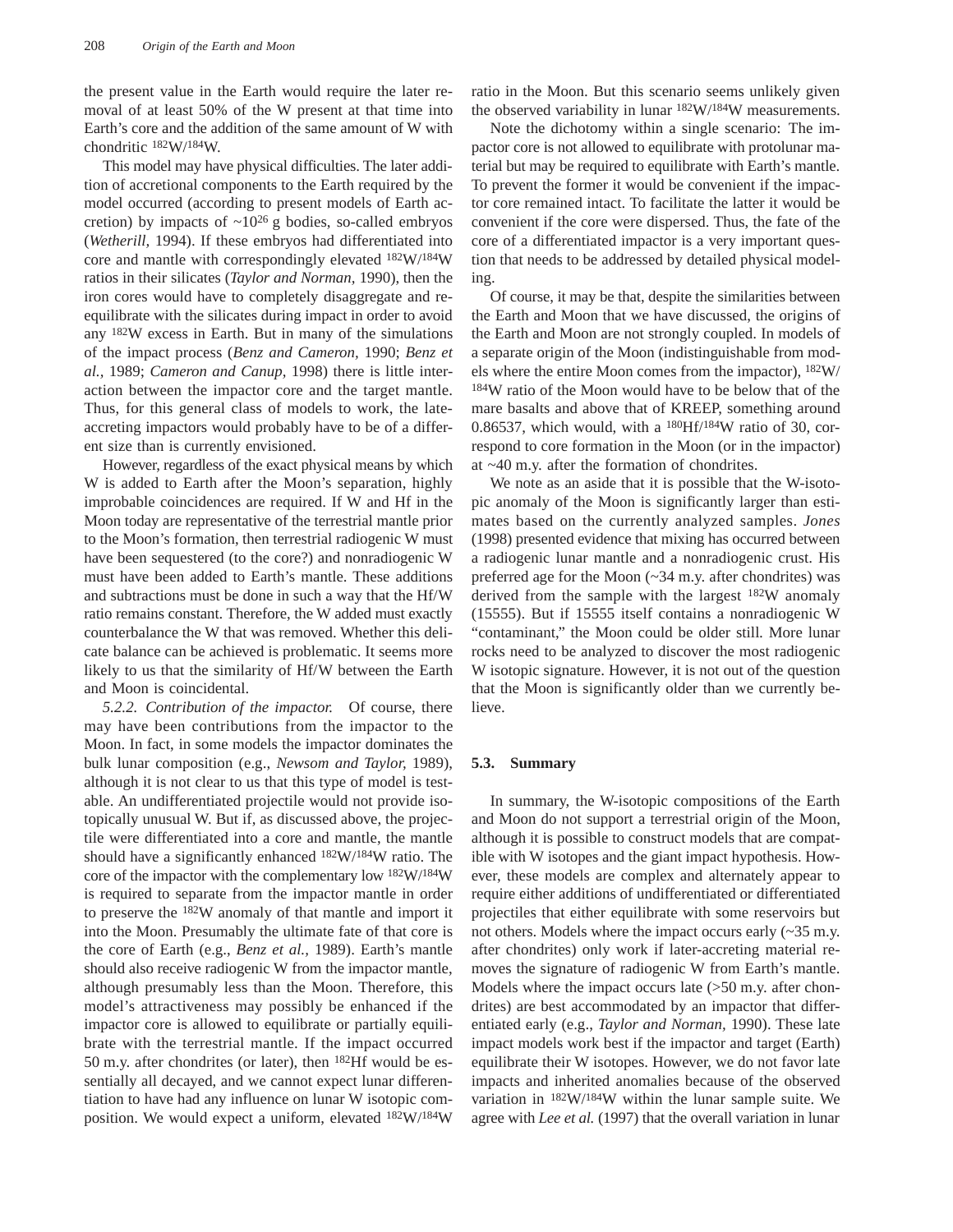182W/184W is best explained by decay of 182Hf within the Moon.

# **6. IRON, COBALT, AND NICKEL AND THE NATURE OF THE LUNAR CORE**

The major element whose abundance is best known in both the Earth and the Moon is FeO. Based on analyses of lunar rocks and on geophysical data, it seems well established that the FeO content of the silicate fraction of the Moon is about 50% higher than the FeO content of Earth's mantle (see above discussion). Cosmochemically iron is associated with Ni and Co. The three elements Fe, Co, and Ni will therefore be discussed together. Estimates for the bulk silicate Earth and the bulk silicate Moon are summarized in Table 1.

According to Table 1 the silicate part of the Moon has about 50% more FeO than Earth's mantle, the Co content of the lunar mantle is similar to that of Earth's mantle, and the Ni content of the lunar mantle is a factor of 4 below that of Earth's mantle. As the metal/silicate partition coefficients increase in the sequence from Fe through Co to Ni, it is clear that the abundances of these elements (relative to chondrites) in the lunar mantle decrease with increasing siderophility.

If the Moon is predominantly made of material with the composition of the present terrestrial upper mantle, then an addition of ~5 wt% FeO from the impactor is required to satisfy the FeO content of the lunar mantle — even more if a lunar core is considered (Table 1). For example, with a devolatilized CI projectile (27.3% Fe; *O'Neill,* 1991), this leads to about 18% of impactor component in the Moon's silicate composition.

$$
Fe_{Earth-mantle} \times 0.82 + Fe_{impactor} \cdot 0.18 = Fe_{silicate.Moon} \tag{1}
$$

If the impactor was undifferentiated, as the above calculation implies, it follows that at least 2900 ppm Ni and 136 ppm Co must have been added to the Moon in the same event. These Ni and Co additions are not strongly depen-

TABLE 1. Iron, Ni, and Co abundances in the Earth and Moon.

|              | Fe $%$ |      |       | Fe/Ni<br>Co ppm Ni ppm (oxides) (oxides) | Ni/Co |
|--------------|--------|------|-------|------------------------------------------|-------|
| Earth mantle | 6.35   | 102  | 1860  | 34                                       | 18    |
| Lunar mantle | 10.1   | 90   | 470   | 205                                      | 5.2   |
| Bulk Moon*   | 10.1   | 159  | 4430  |                                          |       |
| Earth/Moon   | 0.65   | 1.17 | 4.23  |                                          |       |
| СI           | 18.23  | 506  | 10770 | 16.9                                     | 21.3  |

Sources: Earth: *O'Neill and Palme* (1998); Moon: Fe, *Jones and Delano* (1989); Ni and Co, *Delano* (1986b); CI: *Palme and Beer* (1993).

\* 82% Earth mantle + 18% CI-volatile free impactor (27.3% Fe).

dent on the type of impactor, as long as the projectile is of broadly chondritic composition. The impactor contribution of Ni and Co significantly exceeds the presently observed concentration in the Moon (Table 1).

This extra Ni and Co could have been extracted into a lunar core. To accommodate this Ni and Co requires an ~1 wt% lunar core with some 40% Ni (*O'Neill,* 1991). Higher impactor contributions or lower FeO in the proto-Earth mantle imply larger cores. Using this CI-addition model, we can calculate the composition of the lunar core and calculate core/mantle "partition coefficients" of 6.2, 111, and 851 for Fe, Co, and Ni respectively. Experimentally determined metal/silicate liquid partition coefficients (calculated relative to a partition coefficient of 6.2 for Fe) give 215 for Co and 2533 for Ni respectively (*Holzheid et al.,* 1997). These values are considerably larger than we just calculated. Thus, for a given Fe distribution between lunar core and mantle, there is too much Ni and Co in the lunar mantle. A larger core with less Ni and more Fe would make the fit worse, as this implies higher core/mantle ratios for Fe and correspondingly higher effective metal/silicate partition coefficients for Ni and Co. Thus, as we saw in our discussion of W isotopes (above), making the Moon by adding undifferentiated chondritic material to terrestrial mantle material is difficult.

To avoid the problem of excess Ni and Co it has been suggested that the impactor was differentiated into core and mantle and that the core of the impactor mixed with that of the Earth without reequilibrating with silicates (*Taylor and Norman,* 1990). The mantle of the impactor would then have to have significantly higher FeO contents than the Earth's mantle in order to produce the elevated FeO of the Moon. A larger fraction of differentiated impactor material is required to produce the Moon's FeO content compared to the addition of chondritic matter, because (by definition) some Fe has been used to make a core. But, as discussed above, an impactor that is differentiated into core and mantle may have a substantial 182W/180W excess in its mantle (see section on W isotopes). If the impactor core does not reequilibrate with silicate, a significant W anomaly may be imposed on Earth's mantle.

Another possible solution to the excess Ni and Co problem would be to have lunar core formation occur, not from a totally molten Moon, but from a partially molten Moon. *Jones and Delano* (1989) used this concept to explain the high Mg# source for the lunar Mg-suite lithologies. Again, taking the data from Table 1 at face value, we can perform the same mass-balance calculation but with three reservoirs (metal, olivine, silicate liquid) rather than two. If we take the metal/silicate liquid partition coefficients given above and arbitrarily assume 20% silicate partial melting during core formation, we can calculate what values of  $D_{\text{Co}}(\text{olivine}/n)$ silicate liquid) and  $D_{Ni}$ (olivine/silicate liquid) would be necessary to explain the "excess" Co and Ni. For this calculation, we require that 20% silicate liquid and 80% olivine must account for the lunar silicate NiO and CoO and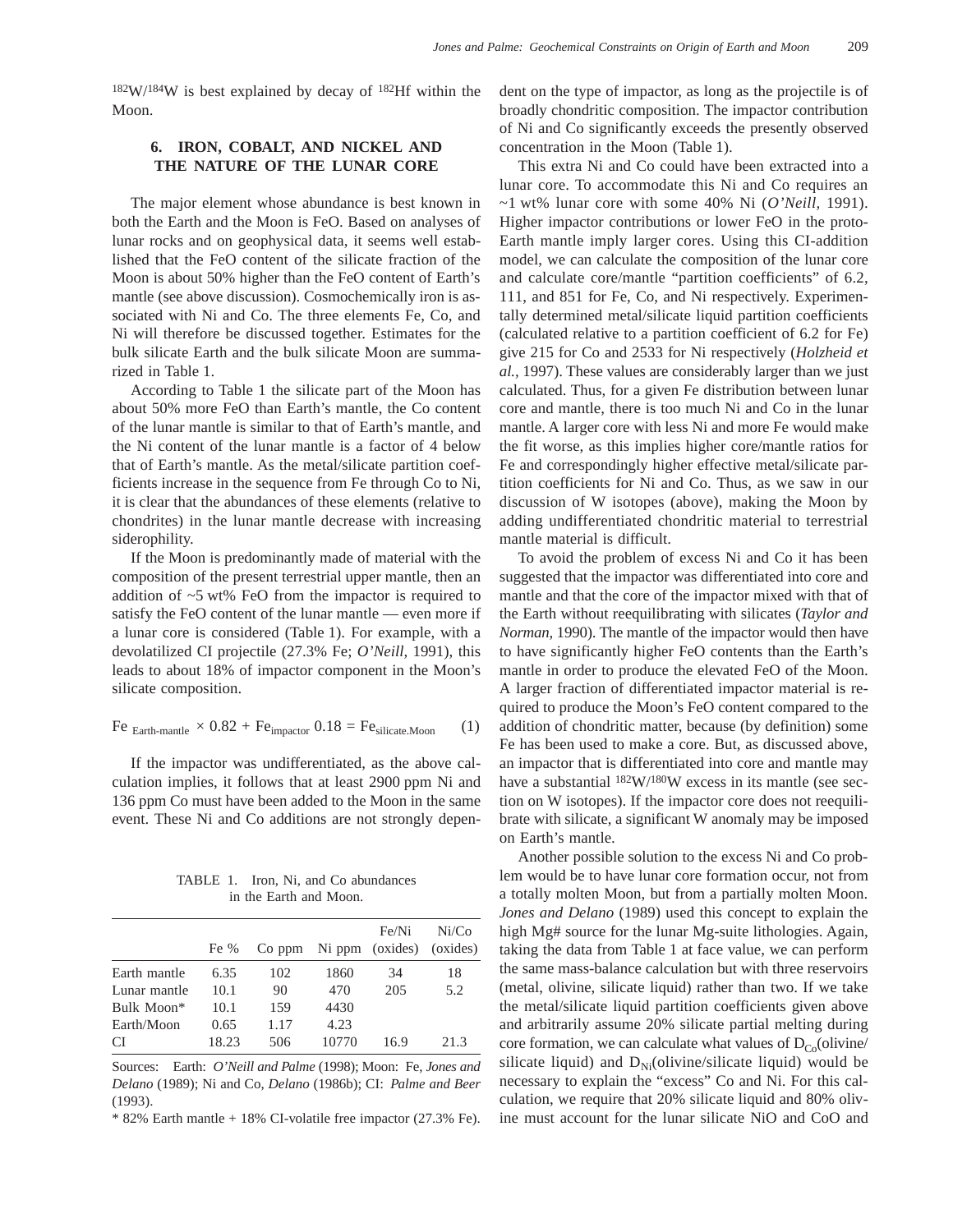that the addition of 1 wt% metal to this silicate mixture constitutes bulk lunar Ni and Co. The values of D(olivine/ silicate liquid) that we calculate are  $\sim$ 3–4 for both elements. We do not expect that  $D_{Ni}$ (olivine/silicate liquid) should equal  $D_{\text{Co}}$ (olivine/silicate liquid), but considering the oversimplified nature of the calculation, we consider core formation from a partially molten Moon a viable solution to the Ni-Co problem.

In summary, the higher FeO content of the lunar mantle requires addition of Fe from an impactor if the Moon is primarily made of Earth mantle material. Because of constraints from W isotopes, the additional FeO cannot easily come from an undifferentiated projectile. However, addition of ~18% CI-like material to Earth's mantle would satisfy FeO mass balance. If the FeO content of the impactor mantle resembled that of Mars or the EPB (~19 wt% Fe), we would need about 30% impactor material to make the Moon from Earth's mantle. The present-day abundances of Ni and Co are better explained if core formation occurred in a partially, rather than a totally molten Moon.

#### **6.1. Other Siderophile Elements**

As mentioned above, the abundances of Fe, Co, and Ni in the silicate Moon decrease with increasing siderophility. This trend extends to the more siderophile elements, such as Mo, Ge, and Re as shown by *Newsom* (1984). There is a clear trend: the greater its siderophility, the greater an element's depletion in the lunar mantle. Thus, the pattern of siderophile elements in the Moon appears to require the presence of a lunar core. Assuming that the Moon dominantly formed from terrestrial materials, the extent of the contamination of the Moon with an impactor is unclear and depends strongly on the poorly known size of the actual lunar core. A larger impactor contribution to the proto-Moon would require a larger core, if the impactor were chondritic. However, as we have argued above, this model is acceptable for the Moon but may have undesired consequences for terrestrial W isotopes.

Calculations by *Jones and Hood* (1990) show that it is difficult to model the lunar siderophile-element pattern by separation of metal from a lunar bulk composition having the siderophile-element abundances of the terrestrial upper mantle. Trivial amounts of metal will deplete terrestrial siderophiles to lunar abundances and no commonality between different siderophile-element models was found (i.e., each siderophile element required a different model). In contrast, great commonality (i.e, intersection of model solutions) was found if a modified chondritic source was assumed (modified in the sense that phosphorus was somewhat volatile depleted). *Jones and Hood* (1990) found intersections between different siderophile-element solutions when the degree of silicate partial melting was  $\sim$ 20% and the size of the metallic core was 3–5 wt%. This solution is in general agreement with that found for Ni and Co above. And although the *Jones and Hood* (1990) core size was larger than the 1 wt% assumed above, *Jones and Hood* (1990) assumed more reducing conditions than *O'Neill* (1991), with commensurately less Ni in the metal phase, requiring a larger core.

#### **6.2. Summary**

In summary, the lunar siderophile-trace-element pattern appears to require core formation in the Moon. The best fits to the siderophile-element data are models that assume core formation from an essentially chondritic, partially molten Moon. Starting compositions for the Moon that resemble the present-day upper mantle do not fit the siderophile data well. The core sizes (3–5 wt%) required to deplete approximately chondritic levels of siderophiles in the silicate portion of such a Moon (to the levels that are currently inferred) are compatible with core sizes estimated from the most recent geophysical data (1–3 wt%). These conclusions from other siderophiles are in general agreement with those from W isotopes, provided core formation on the Moon occurred  $\sim$ 35 m.y. after chondrites. The only problem for this scenario is the lack of a linkage with the Earth. We reiterate that W-isotopic systematics imply that terrestial core formation appears to have occurred considerably later than on the Moon. If the giant impact formed the Moon and triggered core formation in the Earth, then this should not be the case.

# **7. EVIDENCE FROM TERRESTRIAL MANTLE XENOLITHS**

The hypothesized giant impact would have been the most important thermal event Earth ever experienced. The kinetic energy gained during such an impact is sufficient to melt most of the Earth and to vaporize the rest (*Melosh,* 1990). But impacts do not distribute their energy uniformly and the physical state of the Earth after the giant impact is uncertain. If for no other reason, the exact geometry of the impact will likely play an important role. Grazing impacts will impart less energy to the Earth than a dead-center collision. Even so, the giant impact is widely believed to have produced a terrestrial magma ocean, and it is possible that this large degree of partial melting facilitated the separation of Earth's core (*Li and Agee,* 1996; *Righter et al.,* 1997). If core formation did indeed occur immediately following the giant impact, the Earth would almost certainly have been left in a totally molten state, since the core-formation event would have also released large amounts of potential energy (e.g., *Jones and Drake,* 1986).

In addition, most models of accretion in the early solar system favor the growth of a relatively small number of embryotic planetesimals (e.g., *Wetherill,* 1994). As these planetesimals accrete into planets, they do so violently, because of their size. All these considerations, taken as a whole, argue that Earth began life very hot and perhaps mostly molten.

In an important paper, *Jagoutz et al.* (1979) noted that several fertile mantle xenoliths (spinel lherzolites) from around the world had major-element abundances that ap-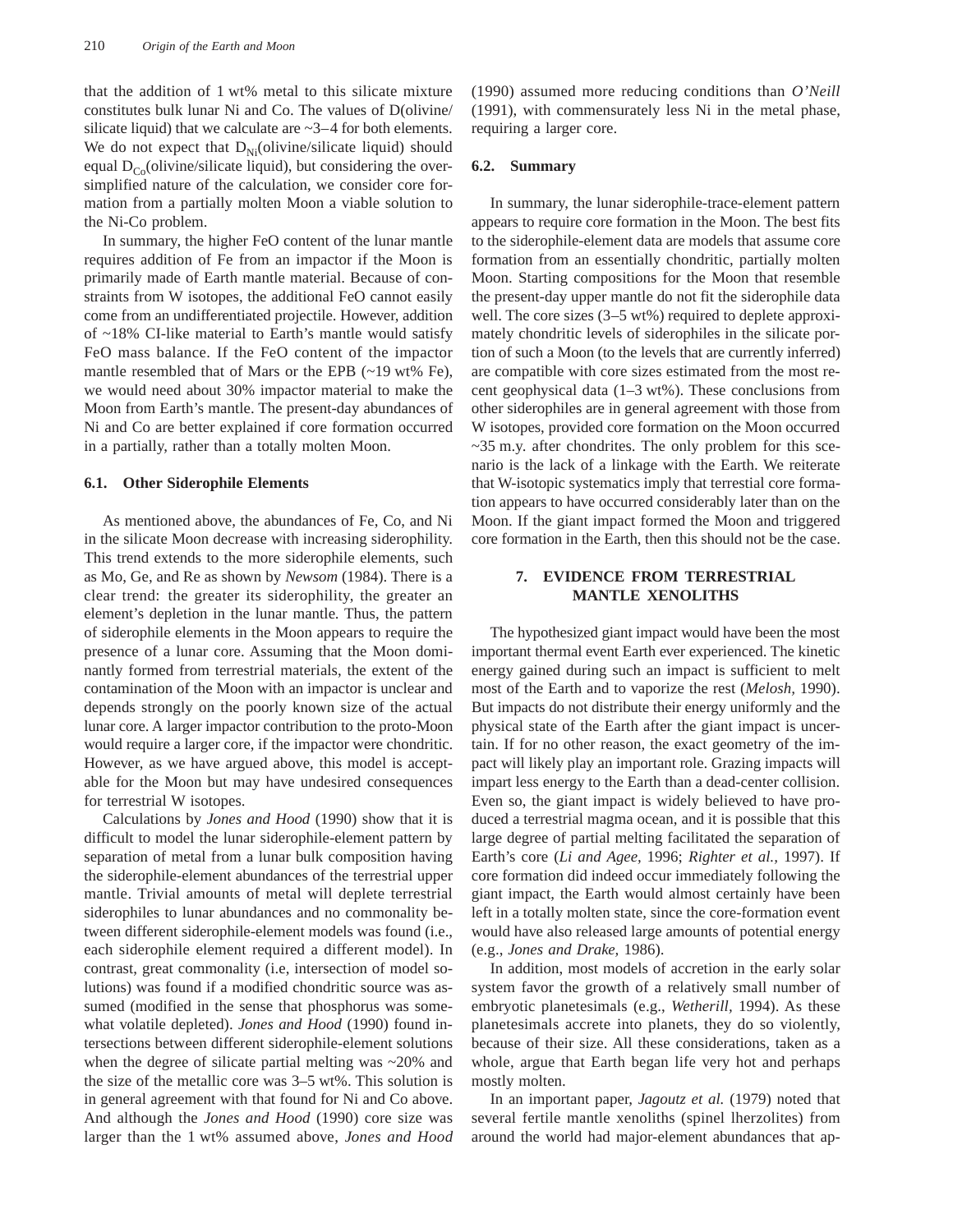

Fig. 7. Magnesium/silicon vs. Al/Si for mantle peridotites and chondrites. As peridotites (solid circles) become more fertile (decreasing Mg/Si and increasing Al/Si), they approach a trend defined by chondrites (open symbols) that was produced by nebular processes. In turn, our best estimates for the composition of the BSE [Pyrolite R = *Ringwood* (1979); MD + S = *McDonough and Sun* (1995); P + N = *Palme and Nickel* (1985)] fall near the intersection of these two trends, as do some of the mantle peridotites. This suggests that some portions of the terrestrial mantle have survived without much igneous processing. In turn, this sheds doubt on whether the Earth ever passed through a magma ocean stage.

proached a trend defined by chondritic meteorites (Fig. 7). They reasoned that these xenoliths were nearly unprocessed samples of the BSE and used them to reconstruct the BSE composition. *Jones and Drake* (1986), in their review of terrestrial core formation, were impressed by the *Jagoutz et al.* (1979) observation. Consequently, *Jones and Drake* (1986) deliberately kept the degree of silicate partial melting in their core formation models small, fearing that large degrees of silicate melting would lead to differentiation, eradicating the primitive sample suite identified by *Jagoutz et al.* (1979).

*Ringwood* (1990) stated his opposition to the giant impact hypothesis by noting that, if the Earth had ever been totally molten, it would tend to crystallize in such a way that it would be stratified and stable against convective mixing. *Tonks and Melosh* (1990) countered that any terrestrial magma ocean would have convected turbulently and crystallizing solids would remain suspended and not settle, as in a normal magma chamber. Thus, a magma ocean need not imply differentiation.

*Jones* (1996) reiterated Ringwood's concern in a different way. He noted that, even if the magma ocean turbulently convected and crystals remained suspended, crystallization would eventually proceed to a point where the mantle was

mostly solid and could not continue to convect in a turbulent manner. At this point or at some later time, the residual liquid may not remain in the mantle but may erupt as basaltic magma, depleting the mantle of its basaltic components. Thus, an important question is whether the "primitive" samples identified by *Jagoutz et al.* (1979) could have survived a terrestrial magma ocean. Or can mantle mixing effectively undo the differentiation we expect the magma ocean to have done?

One means of answering this question is to assess the degree to which fertile mantle lherzolites approach chondritic compositions, and one of the most interesting studies utilized Os isotopes. Rhenium-187 decays to 187Os with a  $t_{1/2}$  of 50 G.y. *Meisel et al.* (1996) measured the Os-isotopic compositions of a suite of mantle xenoliths possessing varying degrees of fertility. Figure 8 shows the correlation between 187Os/188Os and two different indexes of fertility, Al content and Lu content. As Al and Lu approach the values we expect for the BSE, the Os-isotopic composition approaches chondritic. Thus, for the most fertile lherzolites, the time-integrated Re/Os ratio of these mantle samples has remained within  $\pm 3\%$  of chondritic over the lifetime of the solar system.

It seems unlikely to us that differentiation in a magma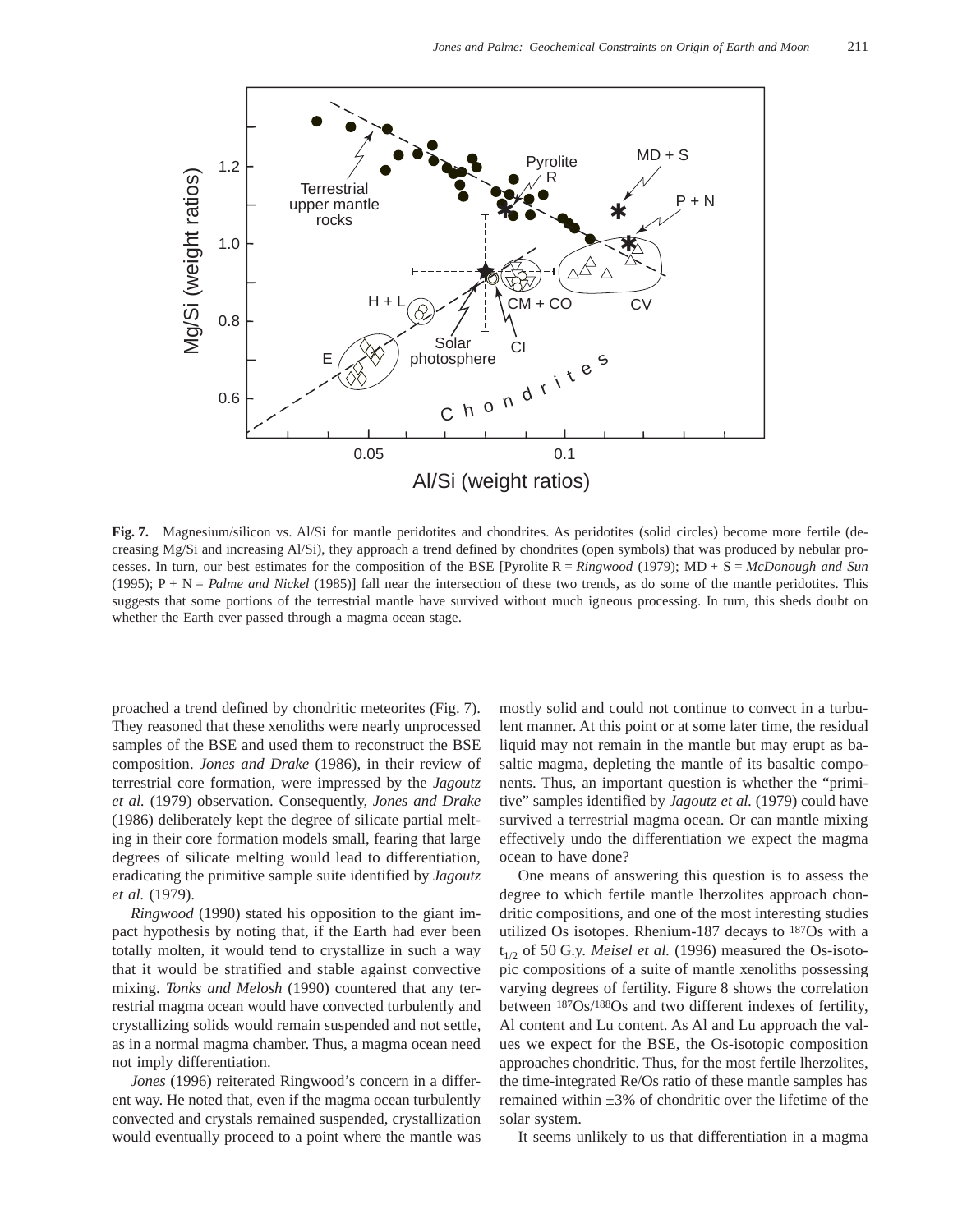

**Fig. 8.** Osmium-187/osmium-188 vs. Lu and  $A1_2O_3$  in mantle peridotites. As mantle peridotites become more fertile and their Lu and Al abundances approach that of the BSE, their <sup>187</sup>Os/<sup>188</sup>Os ratio approaches chondritic. For the most fertile peridotites, this means that their time-integrated Re/Os ratio has remained within ~±3% of chondritic. The Re-Os system has apparently suffered minimal igneous processing over the age of the Earth. Again, this sheds doubt on whether the Earth ever experienced a magma ocean.

ocean and subsequent homogenization (perhaps by mantle convective processes over the age of the Earth) could have conspired to produce such an Os isotopic outcome. During basalt production Os behaves as a compatible element and remains in the residue, whereas Re behaves moderately incompatibly and is concentrated in the basaltic liquid. (Thus, the Os isotopic composition of the continental crust is quite radiogenic because the crustal Re/Os ratio is high.) Considering the ease with which Re and Os can fractionate during igneous processes, it seems more reasonable to us that the Re and Os in fertile lherzolites have never been much fractionated. We therefore assume that they were added as a late veneer (along with other highly sideophile elements) after core formation had ceased and were then mixed into Earth's mantle in the solid state.

In addition, another aspect of the *Meisel et al.* (1996) study appears to have gone underappreciated. The good correlations between the xenoliths' Os isotopic compositions and their Lu and Al concentrations appear to imply that the veneer was mixed into a mantle that was approximately chondritic and homogeneous (except for its previously removed metal component). Otherwise, if the late veneer had been mixed into a heterogeneous, nonchondritic mantle, there is no reason for the correlations seen in Fig. 8 unless later remixing were complete.

However, there is evidence that mixing of the veneer itself into the mantle was not as complete as was originally thought by *Jones and Drake* (1986). *Spettel et al.* (1991) have analyzed several suites of spinel lherzolites; and Ni and Ir analyses of these samples are shown in Fig. 9. Nickel/Ir ratios vary from sample to sample (which may reflect our ability to acquire a representative sample) and, more importantly, from locality to locality. Sample localities are designated by either solid or open symbols depending on the average Ni/Ir ratio of that locality. With few exceptions, individual samples from a given locality either have an Ir content of 2–3.5 ppb and a Ni/Ir ratio  $\geq 600$  or have an Ir content of 3.5–6 ppb and a Ni/Ir ratio  $\leq$  600. Almost all variation in Ni/Ir in Fig. 9 is due to variability in Ir and is much larger than analytical uncertainty (~10% relative). Because Ir acts compatibly during normal igneous processes, we take this variation to reflect the completeness of mixing of the late veneer (*Spettel et al.,* 1991). Although more work on this issue is needed, we take the *Meisel et al.* (1996) and *Spettel et al.* (1991) data to mean that the early terrestrial mantle was largely undifferentiated at the time the veneer was added. Mixing was apparently incomplete for Ir and, consequently, significant mantle heterogeneities that were present at the time the veneer was added are unlikely to have been totally erased by subsequent mixing.

But if the early mantle did differentiate, then it had remixed and was homogeneous by the time the Ir, Re, and Os were added. So when did addition of this late veneer occur? This is a difficult question to answer. Because Re and Os in fertile lherzolites have not obviously fractionated from their chondritic ratio, there is no event to date. However, we believe it unlikely that the veneer was added after the late heavy bombardment recorded on the Moon (~3.8– 3.9 Ga). Remixing of Earth's mantle would have to have been complete by that time.

However, we see no evidence of large, early differentiation. We believe that, except for the removal of metal to the core, large regions of the mantle of the early Earth were left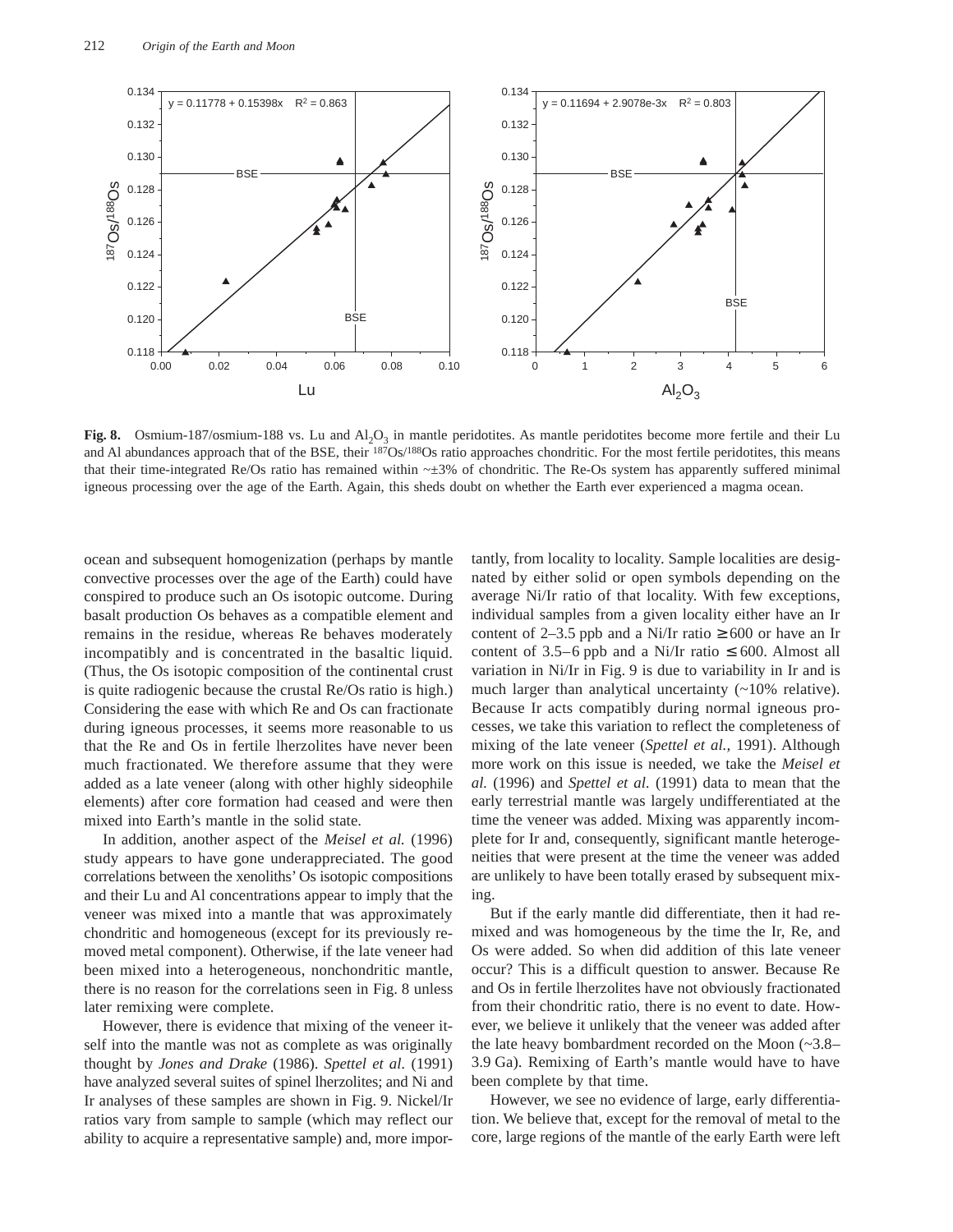

**Fig. 9.** Nickel/iridium vs. Ir for spinel lherzolites from several different localities (*Spettel et al.,* 1991). These localities are given in the legend. A given locality has been assigned either a solid symbol or an open symbol based on the average Ni/Ir ratio of that locality. Variations in Ni/Ir are almost entirely associated with variation in Ir. Individual samples do not span the entire range of the data and, consequently, the solid and open symbols are highly segregated. We interpret these data to reflect original heterogeneity from the mixing of the late veneer into the Earth's mantle (see text).

relatively unprocessed and that some remnants of this pristine mantle "survive" today. We use "survive" in quotations because even the most pristine mantle lherzolites have had some removal of highly incompatible elements, presumably by extraction of silicate liquid (e.g., *Hirschmann et al.,* 1998). These extractions have sometimes been minor enough that major-element abundances and the Re-Os system have not been much affected. This is presumably because Re and Os either reside compatibly in silicate (or oxide), as Os is presumed to, or reside in minor sulfides that are not very soluble in low-degree silicate partial melts.

Thus, if the Earth differentiated and was then remixed (to the hand-specimen scale), this remixing is required to be so complete that we cannot detect it. We see no clear evidence that either differentiation or remixing occurred. Clearly, if this general conclusion is correct, it is difficult for Earth to have passed through a magma ocean stage. And if the Earth did not have a magma ocean, we believe it is reasonable to question the giant impact hypothesis as well. As alluded to above, if some mantle samples have survived unprocessed and undifferentiated, we may have to not only rethink the giant impact hypothesis but the general problem of accretion in the inner solar system.

#### **8. CONCLUSIONS**

We have reviewed several important aspects of the chemical composition of the Earth and Moon. In summary: (1) It appears that the bulk compositions of the Earth and Moon are different. (2) The depletions of volatile alkali elements in the Moon cannot simply be the residues that remain following the partial volatilization of terrestrial materials. (3) Taken at face value, 182Hf-182W systematics would indicate that the Moon is older than Earth. Or, stating it more precisely, core formation on the Moon must have predated core formation on Earth. (4) The presence of a

significant lunar core (1–3 wt%) has obviated the need for the Moon's metal component to reside in the Earth, even though the Moon must be depleted in Fe relative to chondrites. (5) It is not evident from our sampling of the terrestrial mantle that the Earth ever passed through a magma ocean stage.

Although none of these observations actually disproves the giant impact hypothesis, we find it disquieting that the obvious consequences expected of a giant impact are not observed to be fulfilled. In its original conception, the giant impact predicted that (1) the Moon's depletion in volatile elements occurred as a result of the impact (*Wänke and Dreibus,* 1986); (2) the Moon, being derivative from the Earth, should be younger; and (3) the thermal consequences of the impact would result in a terrestrial magma ocean (*Melosh,* 1990; *Tonks and Melosh,* 1990). Other simple predictions, such as that the Moon should have no core and that the Mg# of the Moon should match that of the Earth, were known or suspected to be unfulfilled, even at the time the giant impact hypothesis was proposed. However, it was believed at the time that contributions from the impactor might resolve these discrepancies. Contributions from the impactor are notoriously difficult to disprove. In their extreme limit, some impactor-contribution models may not even be testable. However, as we have shown above, an analysis that includes both consequences for Earth, as well as for the Moon, may preclude some models or render them unlikely.

Our current best estimate is that the Moon formed from material having nearly chondritic abundances of siderophile elements at ~35 m.y. after chondrites. We also favor a partial magma ocean for the Moon, rather than complete melting. The main problem with our overall scenario is that it does not accommodate most versions of the giant impact hypothesis very well. It may, however, be compatible with the circumterrestrial disk model of *Weidenschilling et al.*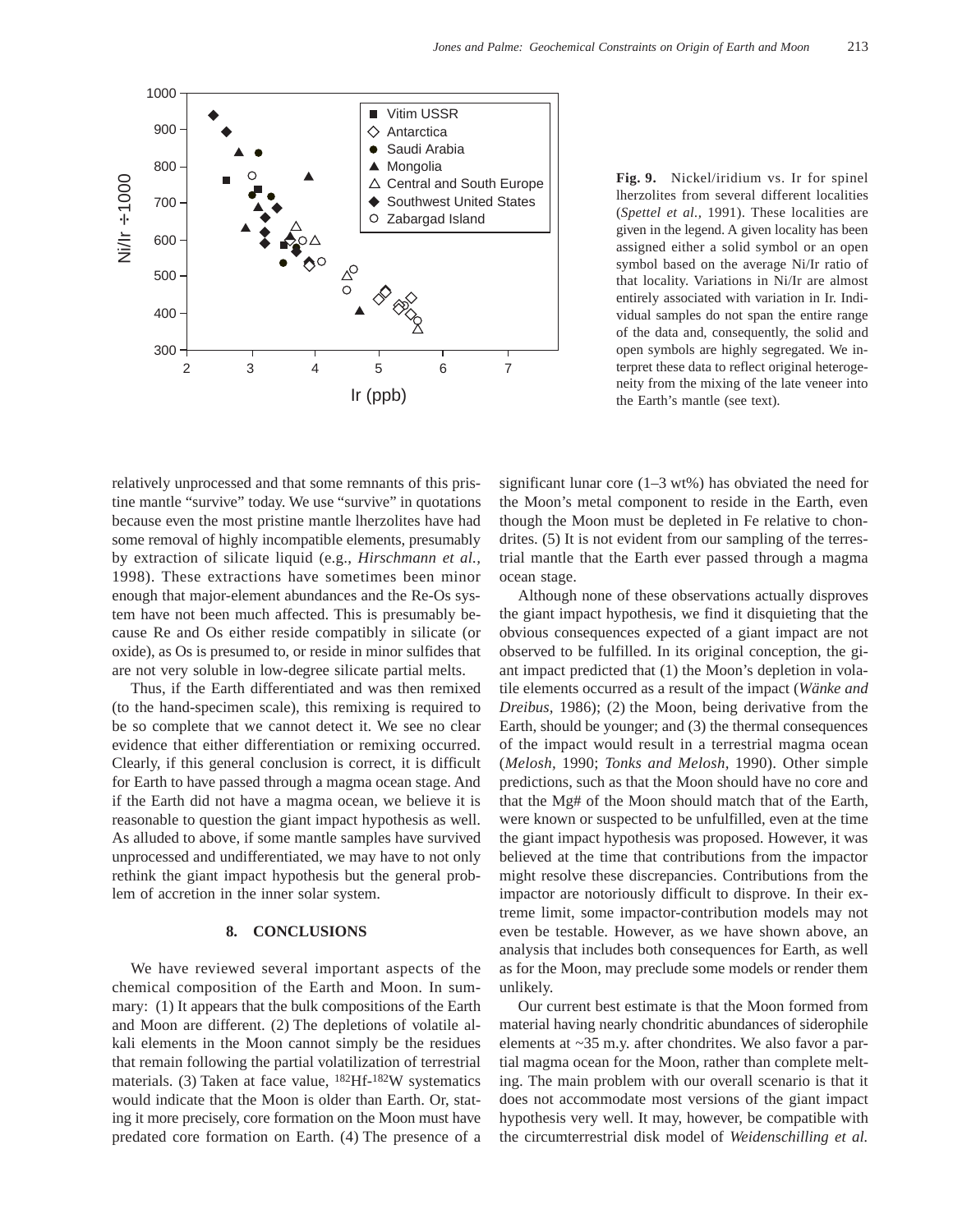(1986). In the Weidenschilling model, silicate is preferentially trapped in a circumterrestrial disk compared to iron metal. Metallic cores or pieces of metallic cores, being stronger and less easily disrupted than silicate, preferentially pass through the disk. Thus, when the disk finally accretes into a moon, that moon is depleted in metal.

## **REFERENCES**

- Baker M. B., Hirschmann M. M., Ghiorso M. S., and Stolper E. M. (1995) Compositions of near-solidus peridotite melts from experiments and thermodynamic calculations. *Nature, 375,* 308–311.
- Basaltic Volcanism Study Project (1981) *Basaltic Volcanism on the Terrestrial Planets*. Pergamon, New York. 1286 pp.
- Benz W. and Cameron A. G. W. (1990) Terrestrial effects of the giant impact. In *Origin of the Earth* (H. E. Newsom and J. H. Jones, eds.), pp. 61–67. Oxford Univ., New York.
- Benz W., Cameron A. G. W., and Melosh H. J. (1989) The origin of the Moon and the single impact hypothesis. *Icarus, 81,* 113– 131.
- Bukowinski M. S. T. (1976) The effect of pressure on the physics and chemistry of potassium. *Geophys. Res., Lett., 3,* 491–494.
- Cameron A. G. W. and Canup R. M. (1998) The giant impact and the formation of the Moon (abstract). In *Origin of the Earth and Moon,* pp. 3–4. LPI Contribution No. 957, Lunar and Planetary Institute, Houston.
- Canil D. (1999) Vanadium partitioning between orthopyroxene, spinel and silicate melt and the redox states of mantle source regions for primary magmas. *Geochim. Cosmochim. Acta, 63,* 557–572.
- Christie D. M., Carmichael I. S. E., and Langmuir C. H. (1986) Oxidation states of mid-ocean ridge basalt glass. *Earth Planet. Sci. Lett., 79,* 397–411.
- Clayton R. N. (1993) Oxygen isotopes in meteorites. *Annu. Rev. Earth Planet. Sci., 21,* 115–149.
- Davies, G. F. (1988) Ocean bathymetry and mantle convection 1. Large-scale flow and hot spots. *J. Geophys. Res., 93,* 10467– 10480.
- Delano J. W. (1986a) Pristine lunar glasses: Criteria, data, and implications. *Proc. Lunar Planet. Sci. Conf. 16th,* in *J. Geophys. Res., 91,* D201–D213.
- Delano J. W. (1986b) Abundances of cobalt, nickel, and volatiles in the silicate portion of the Moon. In *Origin of the Moon* (W. K. Hartmann, R. J. Phillips, and G. J. Taylor, eds.), pp. 231–248. Lunar and Planetary Institute, Houston.
- Delano J. W. (1993) Oxidation state of the Earth's upper mantle during the last 3800 million years: implications for the origin of life (abstract). In *Lunar and Planetary Science XXIV,* pp. 395–396. Lunar and Planetary Institute, Houston.
- Dreibus G., Spettel B., and Wänke H. (1976) Lithium as a correlated element, its condensation behavior, and its use to estimate the bulk composition of the moon and the eucrite parent body. *Proc. Lunar Sci. Conf. 7th*, pp. 3383–3396.
- Hanson B. Z. and Jones J. H. (1998) The systematics of Cr<sup>3+</sup> and  $Cr^{2+}$  partitioning between olivine and liquid in the presence of spinel. *Amer. Mineral., 83,* 669–684.
- Haskin L. and Warren P. (1991) Lunar chemistry. In *Lunar Sourcebook: A User's Guide to the Moon* (G. H. Heiken, D. T. Vaniman, and B. M. French, eds.), pp.357–474. Cambridge Univ., New York.
- Hirschmann M. M., Ghiorso M. S., Wasylenki L. E., Asimov P. D., and Stolper E. M. (1998) Calculation of peridotite partial melting from thermodynamic models of minerals and melts. I. Review of methods and comparison with experiments. *J. Petrol., 39,* 1091–1115.
- Hofmann A. W. (1988) Chemical differentiation of the Earth: The relationship between mantle, continental crust, and oceanic crust. *Earth. Planet. Sci. Lett., 40,* 297–314.
- Holzheid A. and Palme H. (1996) The influence of FeO on the solubilities of cobalt and nickel in silicate melts. *Geochim. Cosmochim. Acta, 60,* 1181–1193.
- Holzheid A., Palme H., and Chakraborty S. (1997) The activities of NiO, CoO and FeO in silicate melts. *Chem. Geol., 139,* 21– 38.
- Hood L. L. (1986) Geophysical constraints on the lunar interior. In *Origin of the Moon* (W. K. Hartmann, R. J. Phillips, and G. J. Taylor, eds.), pp. 361–410. Lunar and Planetary Institute, Houston.
- Hood L. L. and Jones J. H.(1987) Geophysical constraints on lunar bulk composition and structure: A reassessment. *Proc. Lunar Planet. Sci. Conf. 17th,* in *J. Geophys. Res., 92,* E396– E410.
- Hood L. L., Lin R. P., Mitchell D. L., Acuna M., and Binder A. (1999) Initial measurement of the lunar induced magnetic moment in the geomagnetic tail using Lunar Prospector data (bstract). In *Lunar and Planetary Science XXX,* Abstract #1402. Lunar and Planetary Institute, Houston (CD-ROM).
- Hubbard N. J., Meyer C. Jr., Gast P. W., and Wiesmann H. (1971) The composition of derivation of Apollo 12 soils. *Earth Planet. Sci. Lett., 10,* 341–350.
- Humayun M. and Clayton R. N. (1995) Potassium isotope geochemistry: Genetic implications of volatile element depletion. *Geochim. Cosmochim. Acta, 59,* 2131–2148.
- Jagoutz E., Palme H., Baddenhausen H., Blum K. Cendales M., Dreibus G., Spettel B., Lorenz V., and Wänke H. (1979) The abundances of major, minor and trace elements in the earth's mantle as derived from primitive ultramafic nodules. *Proc. Lunar Planet. Sci. Conf. 10th,* pp. 1141–1175.
- Jeanloz R. (1990) The nature of the Earth's core. *Annu. Rev. Earth Planet. Sci., 18,* 357–386.
- Jones J. H. (1996) Chondrite models for the composition of the Earth's mantle and core. *Philos. Trans. Roy. Soc. Lond., A354,* 1481–1494.
- Jones J. H. (1998) Tungsten isotopic anomalies in lunar samples and the early differentiation of the Moon (abstract). In *Lunar and Planetary Science XXIX,* Abstract #1814. Lunar and Planetary Institute, Houston (CD-ROM).
- Jones J. H. and Delano J. W. (1989) A three component model for the bulk composition of the Moon. *Geochim. Cosmochim. Acta, 53,* 513–527.
- Jones J. H. and Drake M. J. (1986) Geochemical constraints on core formation in the Earth. *Nature, 322,* 211–228.
- Jones J. H. and Drake M. J. (1993) Rubidium and cesium in the Earth and the Moon. *Geochim. Cosmochim. Acta, 57,* 3785– 3792.
- Jones J. H. and Hood L. L. (1990) Does the Moon have the same chemical composition as the Earth's upper mantle? In *Origin of the Earth* (H. E. Newsom and J. H. Jones, eds.), pp. 85–98. Oxford Univ., New York.
- Kreutzberger M. E., Drake M. J., and Jones J. H.(1986) Origin of the Earth's Moon: Constraints from alkali volatile trace elements. *Geochim. Cosmochim. Acta, 50,* 91–98.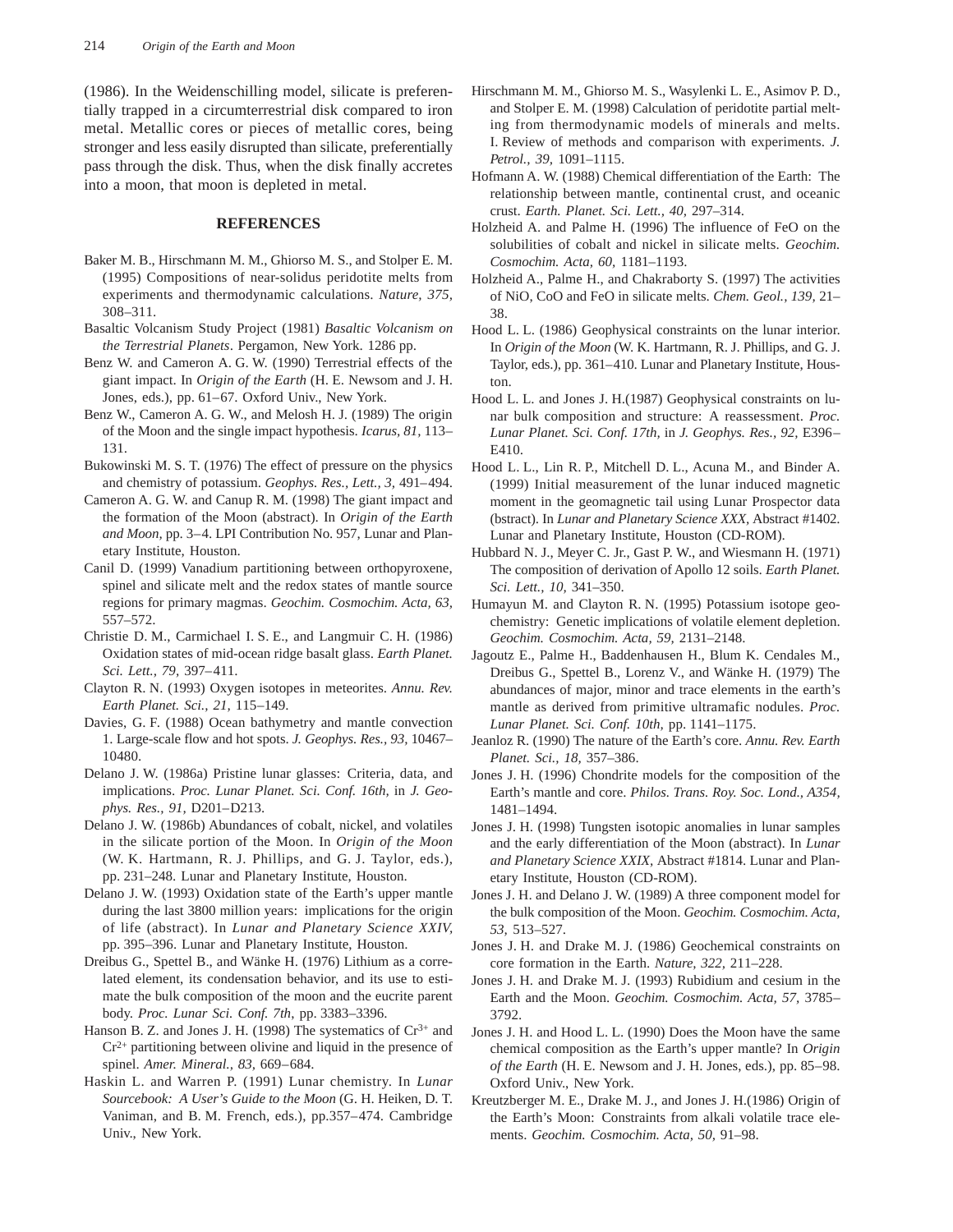Lee D.-C. and Halliday A. N. (1995) Hafnium-tungsten chronometry and the timing of terrestrial core formation. *Nature, 378,* 771–774.

Lee D. C. and Halliday A. N. (1996) Hf-W isotopic evidence for rapid accretion and differentiation in the early solar system. *Science, 274,* 1876–1879.

Lee D. C. and Halliday A. N. (1997) Core formation on Mars and differentiated asteroids. *Nature, 388,* 854–857.

Lee D. C., Halliday A. N., Snyder G. A., and Taylor L. A. (1997) Age and origin of the Moon. *Science, 278,* 1098–1103.

Li, J. and Agee C. B. (1996) Geochemistry of mantle-core differentiation at high pressure. *Nature, 381,* 686–689.

Lugmair G. W. and Shukolyukov A. (1998) Early solar system timescales according to 53Mn-53Cr isotope systematics. *Geochim. Cosmochim. Acta, 62,* 2863–2886.

Macelwane J. B. (1951) Evidence on the interior of the Earth derived from seismic sources. In *Internal Constitution of the Earth* (B. Gutenberg, ed.), pp. 227–304. Dover, New York.

McDonough W. F. and Sun S.-s. (1995) The composition of the Earth. *Chem. Geol., 120,* 223–253.

McDonough W. F., Sun S.-s., Ringwood A. E., Jagoutz E., and Hofmann A. W. (1992) Postassium, rubidium, and cesium in the Earth and Moon and the evolution of the mantle of the Earth. *Geochim. Cosmochim. Acta, 56,* 1001–1012.

McFarlane E. A. (1989) Formation of the Moon in a giant impact: Composition of the impactor. *Proc. Lunar Planet. Sci. Conf. 19th,* pp. 593–605.

Meisel T., Walker R. J., and Morgan J. W. (1996) The osmium isotopic content of the Earth's primitive upper mantle. *Nature, 383,* 517–520.

Melosh H. J. (1990) Giant impacts and the thermal state of the early Earth. In *Origin of the Earth* (H. E. Newsom and J. H. Jones, eds.), pp. 69–83. Oxford Univ., New York.

Mueller S., Taylor G. J., and Phillips R. (1988) Lunar composition: A geophysical and petrological synthesis. *J. Geophys. Res., 93,* 6338–6352.

Newsom H. (1984) Constraints on the origin of the Moon from the abundance of molybdenum and other siderophile elements. In *Origin of the Moon* (W. K. Hartmann, R. J. Phillips, and G. J. Taylor, eds.), pp. 203–229. Lunar and Planetary Institute, Houston.

Newsom H. E. (1995) Composition of the solar system, planets, meteorites, and major terrestrial reservoirs. In *Global Earth Physics, A Handbook of Physical Constants. AGU Reference Shelf 1*, pp. 159–189. American Geophysical Union, Washington, DC.

Newsom H. E. and Taylor S. R. (1989) Geochemical implications of the formation of the Moon by a single giant impact. *Nature, 338,* 29–34.

Newsom H. E., White W. M., Jochum K. P., and Hofmann A. W. (1986) Siderophile and chalcophile element abundances in oceanic basalts, lead isotope evolution and growth of the Earth's core. *Earth Planet. Sci. Lett., 80,* 299–313.

Newsom H. E., Sims K. W. W., Noll P. D., Jaeger W. L., Maehr S. A., and Beserra T. B. (1996) The depletion of tungsten in the bulk silicate earth: constraints on core formation. *Geochim. Cosmochim. Acta, 60,* 1155–1169.

O'Neill H. St. C. (1991) The origin of the Moon and the early history of the Earth — A chemical model, Part 1: The Moon. *Geochim. Cosmochim. Acta, 55,* 1135–1157.

O'Neill H. St. C. and Palme H. (1998) Composition of the silicate Earth: Implications for accretion and core formation. In *The Earth's Mantle, Composition, Structure and Evolution* (I. Jackson, ed.), pp. 3–126. Cambridge Univ., London.

Oversby V. M. and Ringwood A. E. (1971) Time of formation of the Earth's core. *Nature, 234,* 463–465.

Palme H. and Beer H. (1993) Abundances of the elements in the solar system. In *Instruments; Methods; Solar System* (H. H. Voigt, ed.), pp. 196–221. Landolt-Börnstein, Group VI: *Astronomy and Astrophysics, Vol. 3a.* Springer-Verlag, Berlin.

Palme H. and Nickel K. (1985) Ca/Al ratio and composition of the Earth's upper mantle. *Geochim. Cosmochim. Acta, 49,* 2123–2132.

Palme H. and Rammensee W. (1981) The significance of W in planetary differentiation processes: Evidence from new data on eucrites. *Proc. Lunar Planet. Sci. 12B*, pp. 949–964.

Palme H. and Wänke H. (1975) A unified trace element model for the evolution of the lunar crust and mantle. *Proc. Lunar Sci. Conf. 6th,* pp. 1179–1202.

Rammensee W. and Wänke H. (1977) On the partition coefficient of tungsten between metal and silicate and its bearing on the origin of the Moon. *Proc. Lunar Sci. Conf. 8th,* pp. 399–409.

Rammensee W., Palme H., and Wänke H. (1983) Experimental investigation of metal-silicate partitioning of some lithophile elements (Ta, Mn, V, Cr) (abstract). In *Lunar and Planetary Science XIV,* pp. 628–629. Lunar and Planetary Institute, Houston.

Righter K., Drake M. J., and Yaxley G. (1997) Prediction of siderophile element metal-silicate partition coefficients to 20 GPa and 2800°C: the effects of pressure, temperature, oxygen fugacity, and silicate and metallic melt compositions. *Phys. Earth Planet. Inter., 100,* 115–134.

Ringwood A. E.(1979) *Origin of the Earth and Moon*. Springer-Verlag, New York. 295 pp.

Ringwood A. E. (1990) Earliest history of the Earth-Moon system. In *Origin of the Earth* (H. E. Newsom and J. H. Jones, eds.), pp. 101–134. Oxford Univ., New York.

Ringwood A. E. (1991) Phase transformations and their bearing on the constitution and dynamics of the mantle. *Geochim. Cosmochim. Acta, 55,* 2083–2110.

Ringwood A. E., Seifert S., and Wänke H. (1987) A komatiite component in Apollo 16 highland breccias: Implications for the nickel-cobalt systematics and bulk composition of the Moon. *Earth Planet. Sci. Lett., 81,* 105–117.

Ringwood A. E., Kato T., Hibberson W., and Ware N. (1991) Partitioning of Cr, V, and Mn between mantles and cores of differentiated planetesimals: implications for giant impact hypothesis of lunar origin. *Icarus, 89,* 122–128.

Seifert S. and Ringwood A. E. (1987) The lunar geochemistry of chromium and vanadium. *Earth, Moon, Planets, 40,* 45–70.

Seifert S., O'Neill H. St. C., and Brey G. (1988) The partitioning of Fe, Ni, and Co between olivine, metal, and basaltic liquid: an experimental and thermodynamic investigation, with application to the composition of the lunar core. *Geochim. Cosmochim. Acta, 52,* 603–616.

Shaffer E. E., Jurewicz A. J. G., and Jones J. H. (1991) Experimental studies of the volatility of V and Mn (abstract). In *Lunar and Planetary Science XXII,* pp. 1221–1222. Lunar and Planetary Institute, Houston.

Spettel B., Palme H., Ionov D. A., and Kogarko L. N. (1991) Variations in the iridium content of the upper mantle of the Earth (abstract). In *Lunar and Planetary Science XXII,* pp. 1301–1302. Lunar and Planetary Institute, Houston.

Stolper E. M. (1977) Experimental petrology of the eucritic me-